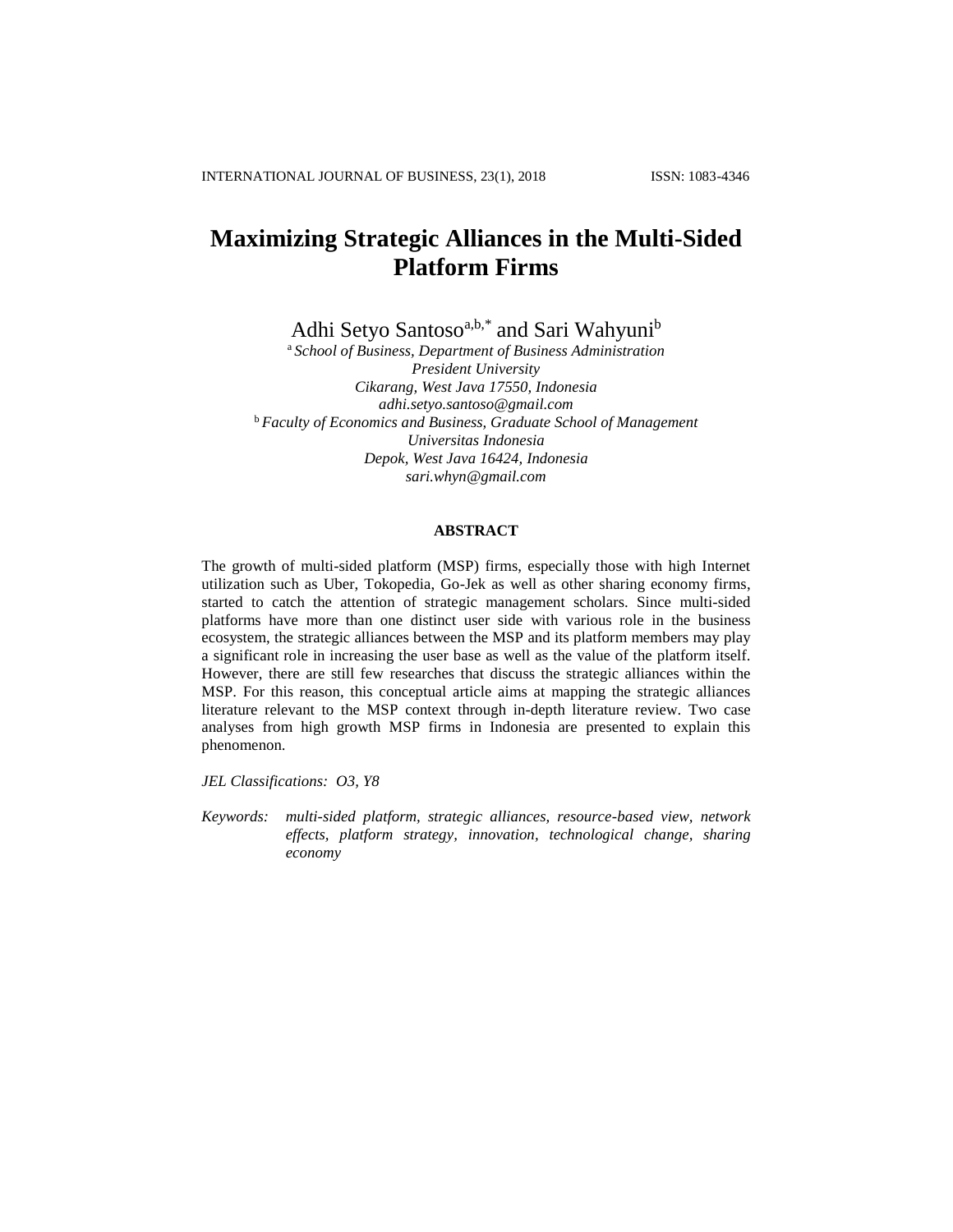## **I. INTRODUCTION**

In the current information era, interconnection is growing at a massive scale. Instead of creating some IT products, digital startups tend to build platforms that connects one or more social group (Alstyne, Parker, and Choudary, 2016). Commonly, these platforms can act as intermediaries with *marketplace function*, where suppliers sell their products or services directly (Hagiu and Wright, 2013, 2015; Santoso and Erdaka, 2015). The examples of *marketplace* platform firms are Tokopedia, Go-Jek, and Uber (Moore, 2017). The platform firms can also play role as transactional intermediaries entity with *reseller function*, where the platform purchases products or services from the suppliers and then sell them to platform customers (Hagiu and Wright, 2013, 2015; Santoso and Erdaka, 2015). The examples of this kind of firms are Lazada, Blibli, and Zalora (Moore, 2017). Hagiu and Wright (2014) argue that marketplace function is suitable for products or services that satisfy several criteria. Firstly, significant information should be provided by the suppliers on how to market these products and services in the most effective way. Secondly, their prices and marketing activities should have limited spillovers other products or services. Thirdly, they should have long-tail characteristic. Lastly, they should be provided by late stage entrepreneurs. On the other hand, reseller function is suitable for those products or services with opposite criteria. The mix of the above criteria enables platforms to implement a hybrid function, with both reseller and marketplace functions. The hybrid mode includes more than one party such as buyers, micro-entrepreneurs (suppliers), payment gateways, and more. For this reason, those platforms is considered as Multi-Sided Platform (MSP). A large number of MSP firms have been created in the past few years, especially in regions with a high growth of Internet access.

In a strategic perspective, MSP has specific characteristics. The strategic role is not only held by the managers of MSP firm but also by the micro-entrepreneurs supplying on the platform. Intuitively, buyers have a reason to use the platform thanks to the products or services delivered by the micro-entrepreneurs. Previous studies mentioned that a MSP even makes extra efforts to keep the 'marquee' users in the platform in order to attract users from different groups (Eisenmann, Parker, and Alstyne, 2006). Thus, in term of strategic alliances, the MSP firm is not only making alliances with other firms but also including in its alliances portfolio a number of micro-entrepreneurs as one of the platform users.

The number of micro-entrepreneurs grows sporadically based on the network effects (Eisenmann, 2006). In this context, the strategic alliances are different from others. The strategic alliances between MSP firms and its micro-entrepreneurs are commonly managed by intermediary systems with less direct interactions among them. This situation creates some challenges for the MSP firms since they do not have direct control on those platform elements with a strategic role. Furthermore, there are few exclusive arrangements in this kind of alliances. Since there are several competing platforms that micro-entrepreneurs are able to participate in and utilize those platforms to market their products and services, it is quite challenging to maximize the alliances with the micro-entrepreneurs to enhance MSP firms' performance and achieve competitive advantages (Eisenmann, 2011).

In order to address this challenge, this article will explore the previous studies related to MSP strategy and strategic alliances with the complementor side of the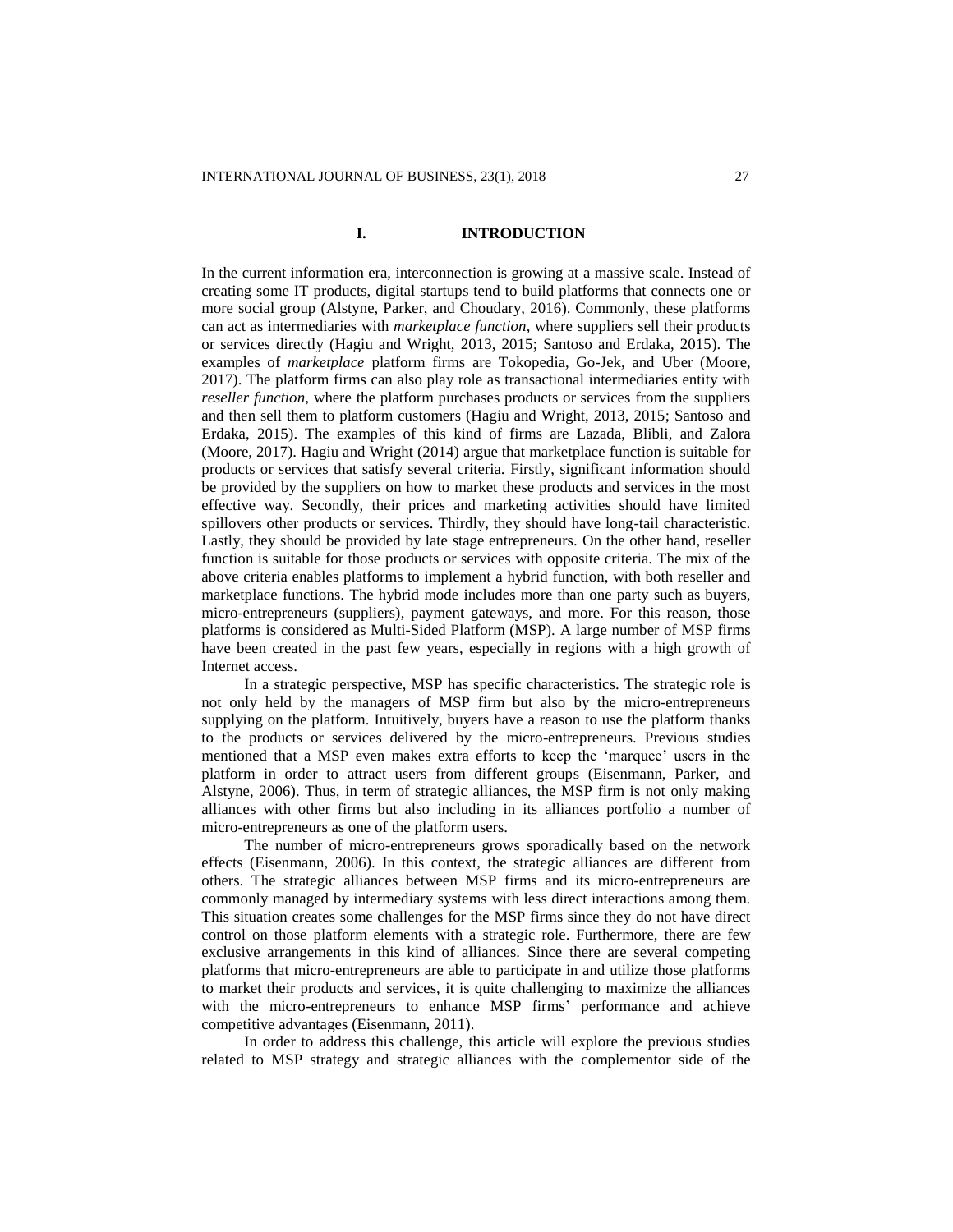platform or business ecosystem. The complementor itself can be any type of users in the platform including customers, suppliers, as well as support users such as payment system providers (Gawer and Cusumano, 2008). The previous literature on MSP strategies discussed in this article covers business models (Campbell-Kelly *et al*., 2015; Oestreicher-Singer and Zalmason, 2013), network effects (Parker and Alstyne, 2005), platform envelopment (Eisenmann, 2011), and growth strategy (Eisenmann, 2006). Moreover, previous strategic alliances studies include several topics such as strategic alliances with suppliers and customers (Siew-Phaik *et al*., 2013), effect of IT capabilities in strategic alliances (Lioukas *et al*., 2016), alliances portfolio creation and firm innovativeness (Golonka, 2015), strategic alliances in small business perspective (Street and Cameron, 2007), and franchise (Combs *et al*., 2011). While strategic alliances have been a mature topic in the strategic management area for the past decades, there are still limited studies that explores the strategic alliances between platforms and their users within a platform ecosystem. For this reason, this study offers an in-depth literature review in the area of strategic alliances within the MSP context.

In this article, we present two case analyses of relatively new MSP firms in Indonesia, namely Go-Jek and Tokopedia, to provide an insight on the strategic alliances between digital platforms and their platform members. In these analyses, a discussion concerning the implications for the industries affected by the two MSP firms is also provided. We use these analyses to discuss theoretical implication for strategic alliances and other related area. The article is structured as follows. It begins with an examination of the concept of MSP strategies as well as of strategic alliances topics related to the MSP context. The review is followed by case analyses that include the recent phenomena of MSP in an emerging country, Indonesia. Before the conclusion, the theoretical implications and analyses as well as the research gaps and future research opportunities are also discussed.

# **II. REVIEW OF LITERATURE ON MSP STRATEGY AND STRATEGIC ALLIANCES**

The strength of MSP firms lays on the direct interaction between more than one distinct sides, each of them affiliated with the platform (Hagiu, and Wright, 2014). These characteristics produce network effects that enable MSP firms to scale up the customer base as the platform's asset base with significant increases (Eisenmann, 2011). However, while the resource-based view (RBV) is the dominant paradigm in the current era of strategic management research, the strategy scholars still have not done much effort in aligning RBV and MSP. Nonetheless, if in RBV perspective the customer base is the valuable resource of the firm (Barney, 1986; Dierickx and Cool, 1989), this is also relevant for platforms, where accumulating a large customer base can produce larger value (Peteraf and Bergen, 2003).

# **A. Multi-sided Platform Strategy**

MSP has been defined as a business center with several fundamental characteristics that differ from a conventional single business. First, it has two or more customer types. Second, there are indirect externalities among the customers within the platform. Third, there is a need for intermediary roles to internalize the interconnections between the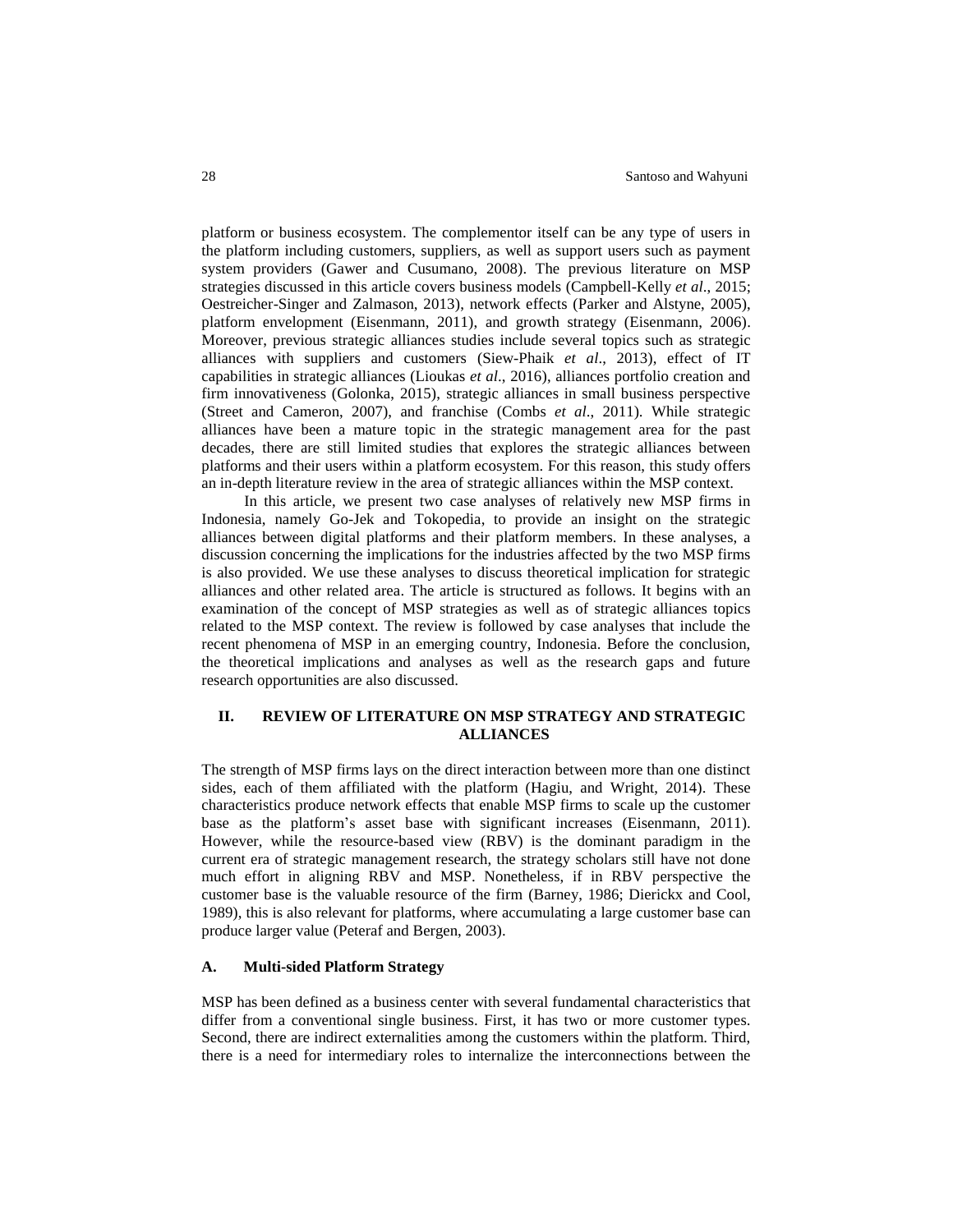different sides of the platform (Evans, 2003). The cross-group interdependencies within the platform create both challenges and opportunities. For instance, a common challenge for a MSP in early stage is the "chicken-and-egg" problem, since each side will not participate in the platform without enough customers on the other side. Attracting multiple sides at the same time is obviously a costly and difficult thing to do. MSP firms should make the strategic decision to create an alliance with any side as the starting point and then grow the other side by utilizing the network effects (Caillaud and Jullien, 2003).

## **1. Business model for MSP: smartphone OS case**

This kind of challenge can be overcome with certain strategic approaches such as resources orchestration. The different customer group can be considered as valuable assets that should be structured through business model creation in order to do configuration process toward competitive advantage (Sirmon *et al*., 2011). Campbell-Kelly *et al*. (2015) show that business model in smartphone MSP, especially Google's Android and Apple's iOS, are able to solve the "chicken-and-egg" problem and to sustain their momentum despite using pretty different strategies. At the beginning, Apple's iOS, first mover in smartphone industry with compelling mobile applications, choose to pursue a differentiation strategic positioning to attract the customer side with very innovative features supported by Apple's existing platform such as iTunes Music Store, close-source code, and exclusive strategic alliance with a single telecommunication provider, AT&T. This approach led to high performance because Apple managed to balance prospecting firm characteristics with leading technology, IT, marketing, and management capabilities (Desarbo, Benedetto, and Sinha, 2005). After Apple succeeded in attracting 6 million customers worldwide in mid-2008, the company started to invite third-party developers to join another side of the platform (Krazit, 2008a). In term of profits, Apple relied much on selling the handset as main revenue stream.

Apple's iOS closest competitor, Google's Android, choose an opposite path. At the beginning, Google's Android entered the smartphone market as a latecomer, when Symbian, RIM, and Apple already had significant shares of the smartphones' market. Thus, Google's Android attracted first as many actors as possible at the supply side of the platform, such as handset makers and third-party developers with free operating system license. As a result, Google's Android started to match the Apple iOS in 2009, when Motorola created their first Android-based smartphone (Mossberg, 2010). Later, other handset manufacturers and third-party developers produced high-quality devices and applications, compelling enough to attract a large number of customers. In contrast to Apple, Google's Android relied on advertisement to achieve a sustainable profit. However, the two business models shares some commonalities that allow them to maintain a sustainable competitive advantage: attracting and even making strategic alliances with one or more of the MSP element in smartphone ecosystem such as consumers, telecommunication providers, third-party app store, and third-party developers. The main difference between their strategies is the side to be subsidized in order to attract the other sides, and which side takes the role of main revenue creator.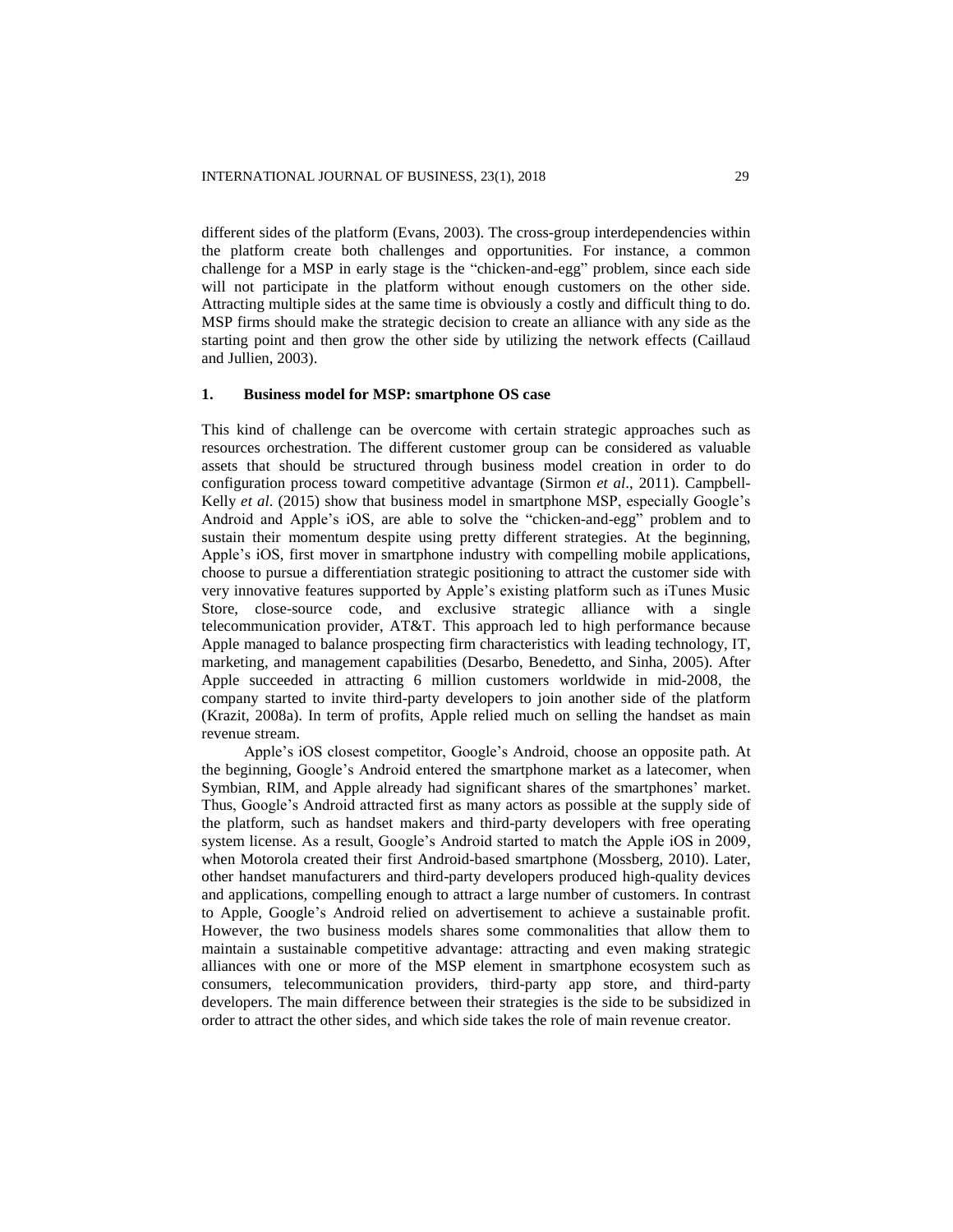#### **2. Business model for MSP: content vs. community**

Oestreicher-Singer and Zalmason (2013) study shows that the business model is very critical in the social age. The authors conducted a research by using last.fm music platform and find out that the willingness to pay for freemium (free and premium subscriptions) business model is related to the community participation level of certain user. A higher level of participation within the community increases the platform user's willingness to pay. In this context, the community participation level has more significant impact than the volume of content consumption.

The study compares and contrasts the user's activity in the platform based on communities of practices (Wegner, 1998), participation levels (Kim, 2000), social technolographics tool (Bernoff and Li, 2008), and Reader-to-Leader Framework (Preece and Schneiderman, 2009). In the technolographics tool perspective, it is shown that the user who does content tagging, voting, and rating will be more willing to pay than users who only read content and create a user page. Furthermore, users who publish user-generated-content have more tendency to subscribe for premium service rather than users who only post comments, tag content, and read content. In term of free usage service duration, users with high community participation only use free service for a shorter time before they purchase the premium subscription package. Online community leaders also tend to have shorter time in using free service.

Based on the findings above, the freemium business model is suitable for MSP firms that, instead of using social media merely as an offline soft marketing substitute, integrate and utilize social media strategically for purchase as well as consumption experience. Thus, in term of revenue sustainability, the freemium business model attracts the customer side with not only the supplier side, but also with the existing customer side through "power user".

#### **3. Network effects**

Both the literature presented above discuss a business model adopted by MSP firms that makes use of network effects. Network effects originally refer to products and services that value increases with the number of users using them (Saphiro and Varian, 1999). The network effects create customer lock-in and increase switching costs, crucial features for MSPs' model as this raises the entry barrier against the competitors as well as decreases the customer churn rate (Eisenmann, 2006).

Network effects are considered as the most essential variable in the economic perspective (Rochet and Tirole, 2003; Evans, 2003). In this perspective, network effects are divided in two categories, direct and indirect network effects (Hagiu and Wright, 2014). Direct network effect increases the value of the platform when there is a great number of users from same-side of the platform, such as the case of telephones. On the other hand, indirect network effect is defined as cross-group network effect where the number of participants on any side enhances the benefit for the participant on the other sides. Based on this nature, the research from the industrial organization economics perspective often lies on the issue of bringing multiple sides to the platform (Rochet and Tirole, 2003; Evans, 2003), avoiding the "chicken-and-egg" problem (Caillaud and Jullien, 2003), and also adopting a pricing strategy that subsidizes one side in order to attract another side on the platform (Van Alstyne and Parker, 2005).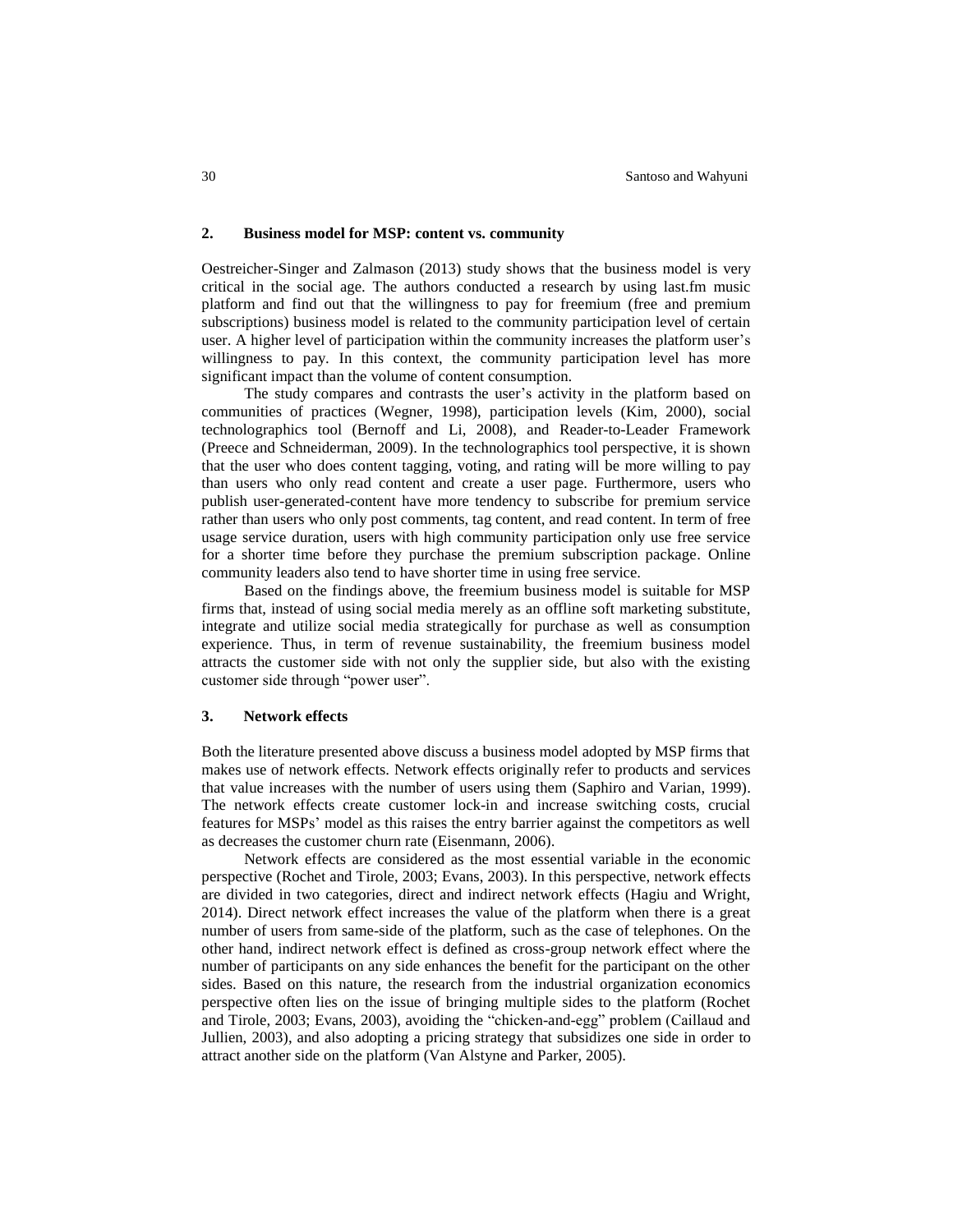Parker and Alstyne (2005) propose a two-sided network effects model arguing three things about network economics for the MSP firm perspective. First, the MSP firms can rationally choose the freemium business model and invest on some free products for the retention of the customers even in situations where there are no competitors in the market. The objective for taking this initiative is to increase the demand of the complementary premium-goods. Since the demand is increasing, the revenue obtained from this initiative is not only able to cover the investment on free products but also to grow the existing revenue significantly thanks to network effects. Second, within the two-sided platform, each side has distinct roles and characteristics. One of the sides can be subsidized through discounting or free distribution. The subsidized side is the one with a high-level of externality benefits that can increase the demand of the other side. Third, the product coupling from one side to another increases consumer welfare even in a situation where the MSP firm tries to do so in order to increase its profits.

## **4. MSP's firm strategy: platform envelopment**

Multi-sided markets mentioned above are a good target for strategic envelopment (Eisenmann, 2011). The platform envelopment itself is a strategic approach to enter the platform market without relying on a Schumpeterian innovation that offers significant functionality changes. This approach utilizes its own functionality combined with the target platform functionality and even the target's network effects. The combination creates better value and leaves the target's users without a reason to stay with the incumbent platform in term of the products or service features. Hence, the MSP firm can overcome the entry barrier from target platform network effect and switching cost from its user perspective.

There are several envelopment typology attacks for MSP firms. First, the envelopers can take the role of complements to the target. Second, the envelopers can also position themselves as weak substitutes to the target. Third, they can take an approach with functionally unrelated features to the target.

# **5. Growth strategy for internet firms**

As mentioned above, the customer base is the main strength and objective of MSP firms. Therefore, user base growth is the significant goal to achieve in the shortest possible time. Eisenmann (2006) conducts a research on the determinant factors of the intensity of the investment of the Internet company growth and its relationship to longterm performance. The study finds that the first mover Internet firm has much higher expenses in upfront marketing than latecomer Internet firms. In this context, winnertakes-all (WTA) markets are defined as markets with few survivors and high concentration levels. The participants in these markets tend to pursue accelerated growth strategies. Therefore, they encourage heavy investments in customer acquisition efforts. The firms in new markets also tend to invest on customer acquisition, ex ante, at levels that maximize long-term performance, ex post. From the data, it is shown that they are more likely to underinvest on customer acquisition in IPO-year than overinvest on it.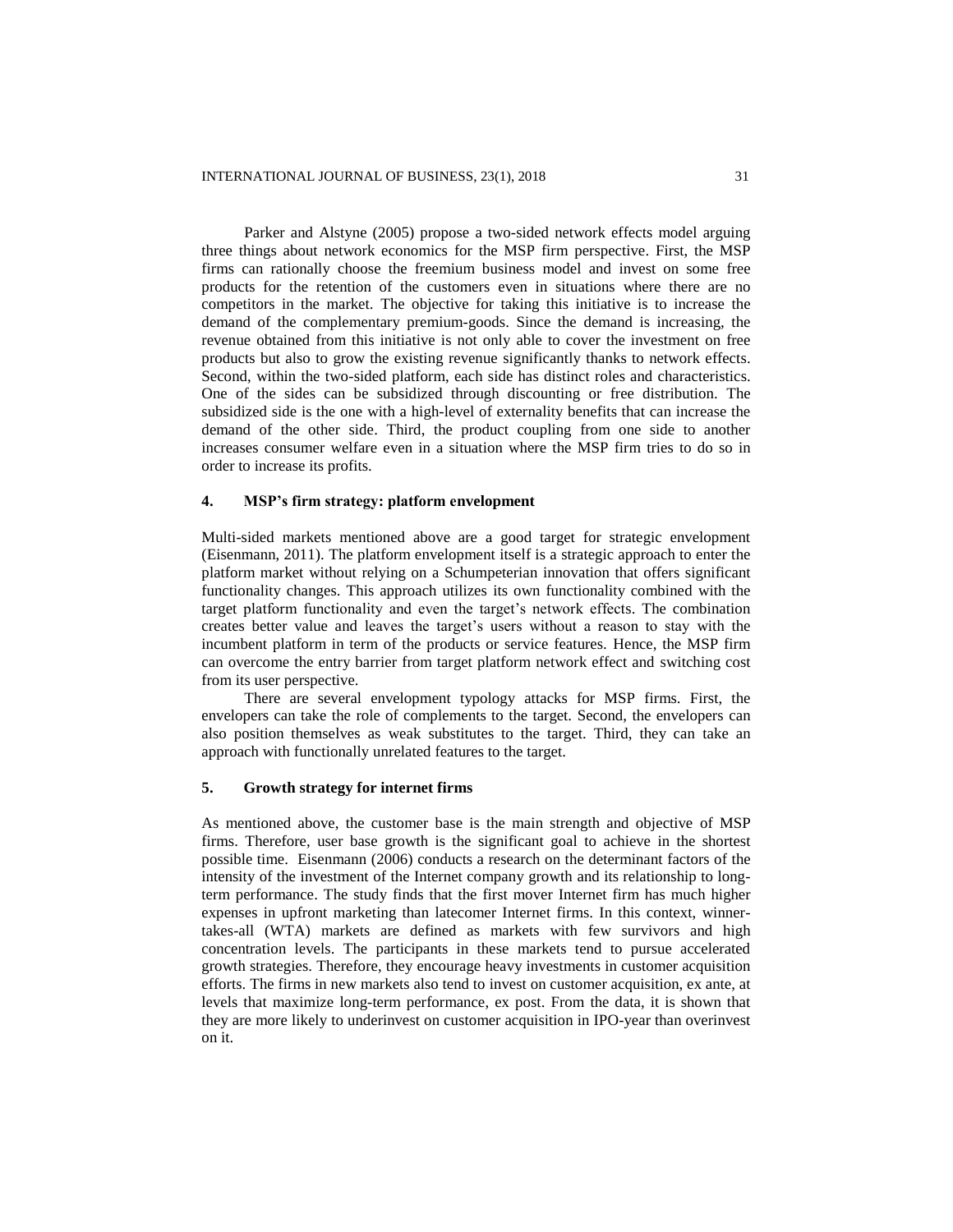Interestingly, high-return Internet firms have lower spending in early IPO-year customer acquisition efforts than those with lower performance, even though this kind of firms have winner-takes-all attributes such as strong network effects, static economics of scale, as well as high customer switching cost. There are two plausible reasons regarding this phenomenon. First, the managers of this kind of company may systematically underestimate the strength of heavy customer acquisition investment in increasing returns. However, the second reason is related to their performance, as having enjoyed 'instant scalability' enabled them to expand without increasing the production or delivery activity (Liebowitz and Margolis, 2001). Nonetheless, high amount of investment at the early growth stage of Internet firms is economically rational as reducing marketing budget may reduce the outcome as well.

The summary of multi-sided platform strategy discussed above is presented in Table 1.

| Oestreicher-<br>Parker and<br><b>MSP</b><br>Eisenmann et al.<br>Eisenmann<br>Campbell-<br>Kelly et al.<br>(2011)<br>(2006)<br>Singer and<br>Alstyne<br>Strategy<br>(2015)<br>(2005)<br>Context<br>Zalmason<br>(2013)<br>Resource-<br><b>Based View</b><br>V<br>V<br>V<br>$\mathbf{V}$<br><b>Business</b><br>$\mathbf{V}$<br>$\mathbf{V}$<br>$\mathbf V$<br>Model |  |
|------------------------------------------------------------------------------------------------------------------------------------------------------------------------------------------------------------------------------------------------------------------------------------------------------------------------------------------------------------------|--|
|                                                                                                                                                                                                                                                                                                                                                                  |  |
|                                                                                                                                                                                                                                                                                                                                                                  |  |
|                                                                                                                                                                                                                                                                                                                                                                  |  |
|                                                                                                                                                                                                                                                                                                                                                                  |  |
|                                                                                                                                                                                                                                                                                                                                                                  |  |
|                                                                                                                                                                                                                                                                                                                                                                  |  |
|                                                                                                                                                                                                                                                                                                                                                                  |  |
|                                                                                                                                                                                                                                                                                                                                                                  |  |
|                                                                                                                                                                                                                                                                                                                                                                  |  |
|                                                                                                                                                                                                                                                                                                                                                                  |  |
| Platform<br>$\mathbf{V}$<br>v<br>V                                                                                                                                                                                                                                                                                                                               |  |
| Competition                                                                                                                                                                                                                                                                                                                                                      |  |
|                                                                                                                                                                                                                                                                                                                                                                  |  |
| Market<br>Penetration                                                                                                                                                                                                                                                                                                                                            |  |
| V<br>V<br>V                                                                                                                                                                                                                                                                                                                                                      |  |
| Strategy                                                                                                                                                                                                                                                                                                                                                         |  |
| Strategic<br>V<br>V                                                                                                                                                                                                                                                                                                                                              |  |
| <b>Alliances</b>                                                                                                                                                                                                                                                                                                                                                 |  |
|                                                                                                                                                                                                                                                                                                                                                                  |  |
| Growth<br>V<br>$\mathbf{V}$<br>V                                                                                                                                                                                                                                                                                                                                 |  |
| Strategy                                                                                                                                                                                                                                                                                                                                                         |  |

**Table 1**

# **B. Strategic Alliances Topics related to MSP Context**

The studies on MSP strategy discussed above are mostly based on a RBV perspective that points at user base as the vital resources to create value. The user base itself can be created at each sided. Since MSP has several distinct sides that interact with each other in the platform, it is common for MSP to initiate strategic alliances with one of the sides in order to attract the other sides to join the platform and scale up the platform value (Alstyne and Parker, 2005; Eisenmann, 2006). There are several models of strategic alliances from past literatures including hierarchical relations, joint ventures,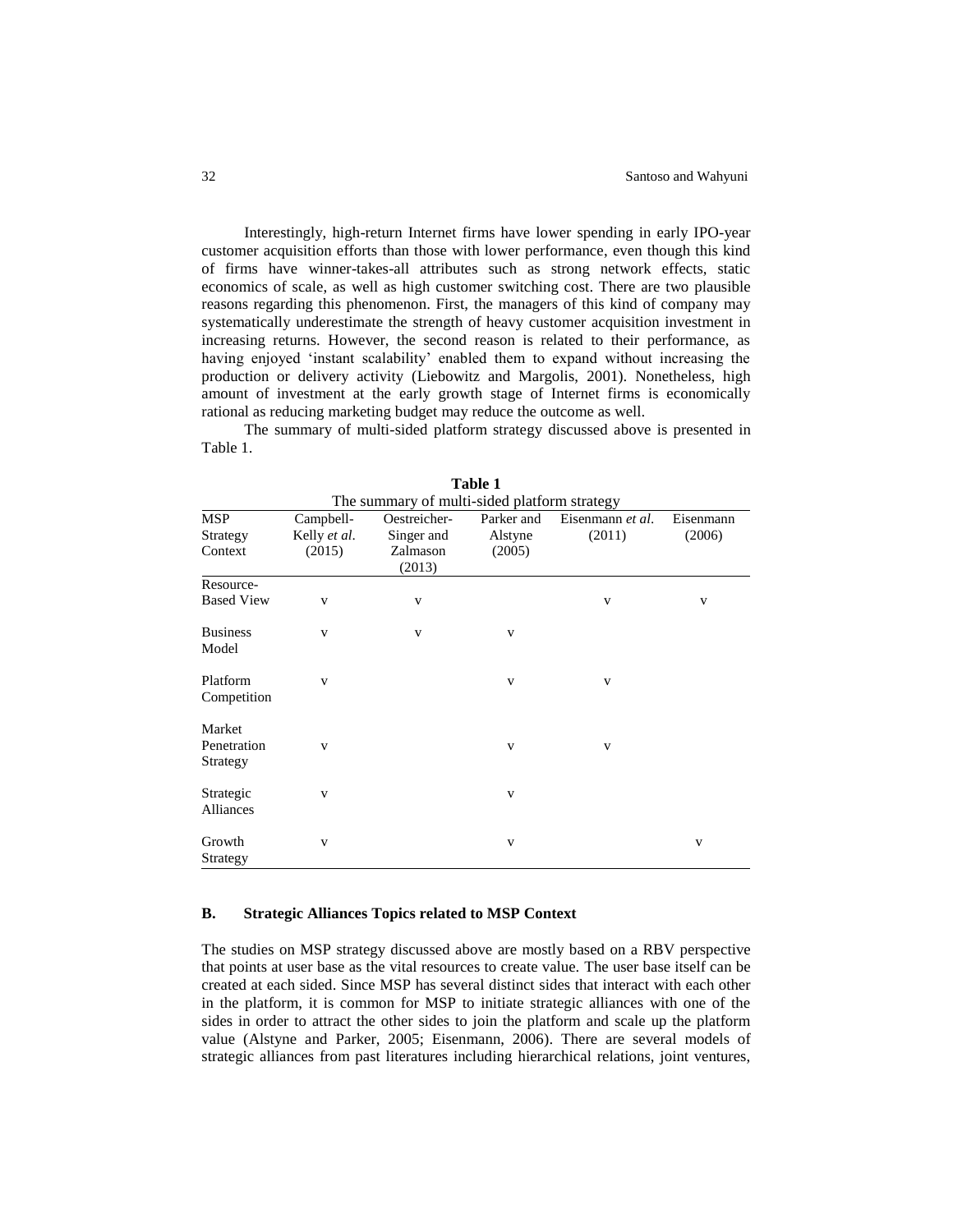equity investments, cooperatives, R&D consortia, strategic cooperative agreements, cartels, franchising, licensing, subcontractor networks, industry standards groups, action sets, and market relations (Todeva and Knoke, 2005). Those that are related to another entity within the business ecosystem may work for attracting the user base from a certain side to join the MSP.

From the micro-entrepreneurs' perspective at the supplier side, the flexible nature of MSP makes them less dependent from the platform that conducted strategic alliance with them. They can join or leave the platform at any time. In the previous study, less dependency on partners has shown to generate higher organizational performance since it provides the flexibility to direct the organization learning (Sukoco, 2016). Thus, in the MSP context, the performance of the supplier side of the platform will be higher in this setting. In return, it contributes to the overall performance of MSP firms. The convergence-learning mode can be implemented as well since the partnership between MSP firms and their users has great asymmetrical dependencies (Sukoco, 2015).

## **1. Strategic alliances with suppliers and customers**

Strategic alliances with another entity within the business ecosystem have been discussed in previous literatures. Siew-Phaik *et al*. (2013) explore the influencing factors of strategic alliances with customers and suppliers. It is shown that there are several findings between the firms and their suppliers as well as customers in term of strategic alliances within the manufacturing industry. First, the relationship between alliances motives and the environment is significant for alliances with suppliers. Second, the relationship between relational capital and alliances motives as well as opportunistic behavior is shown to be significant in alliances with customers. Third, the relationship between interdependence and asset specificity is significant for the alliances with customers. Fourth, the relationship between interdependence and opportunistic behavior is significant with the suppliers.

# **2. Effects of IT capabilities for strategic alliances**

Most MSP firms nowadays maximize the use of information technology to create as well as capture the value, or support routines. Lioukas *et al*. (2016) find that firms that embody good IT capabilities can derive better value in strategic alliances performance. However, the effects vary in accordance to the alliance characteristics. In particular, for alliances with a non-equity governance structure and those with high level of interdependence between partners, IT capabilities are very valuable.

In this context, IT capabilities include IT managerial capabilities that enable the firm to identify and implement IT solutions for alliance purposes. These capabilities are developed through the combination of both IT-related and alliance-related knowledge within the firm. It is necessary to have an idiosyncratic knowledge and a comprehensive knowledge exchange between parties. In routines, these capabilities help the firm achieve alliance objectives through the exchange of a significant amount of information between parties in the scope of organizing and coordinating alliance tasks.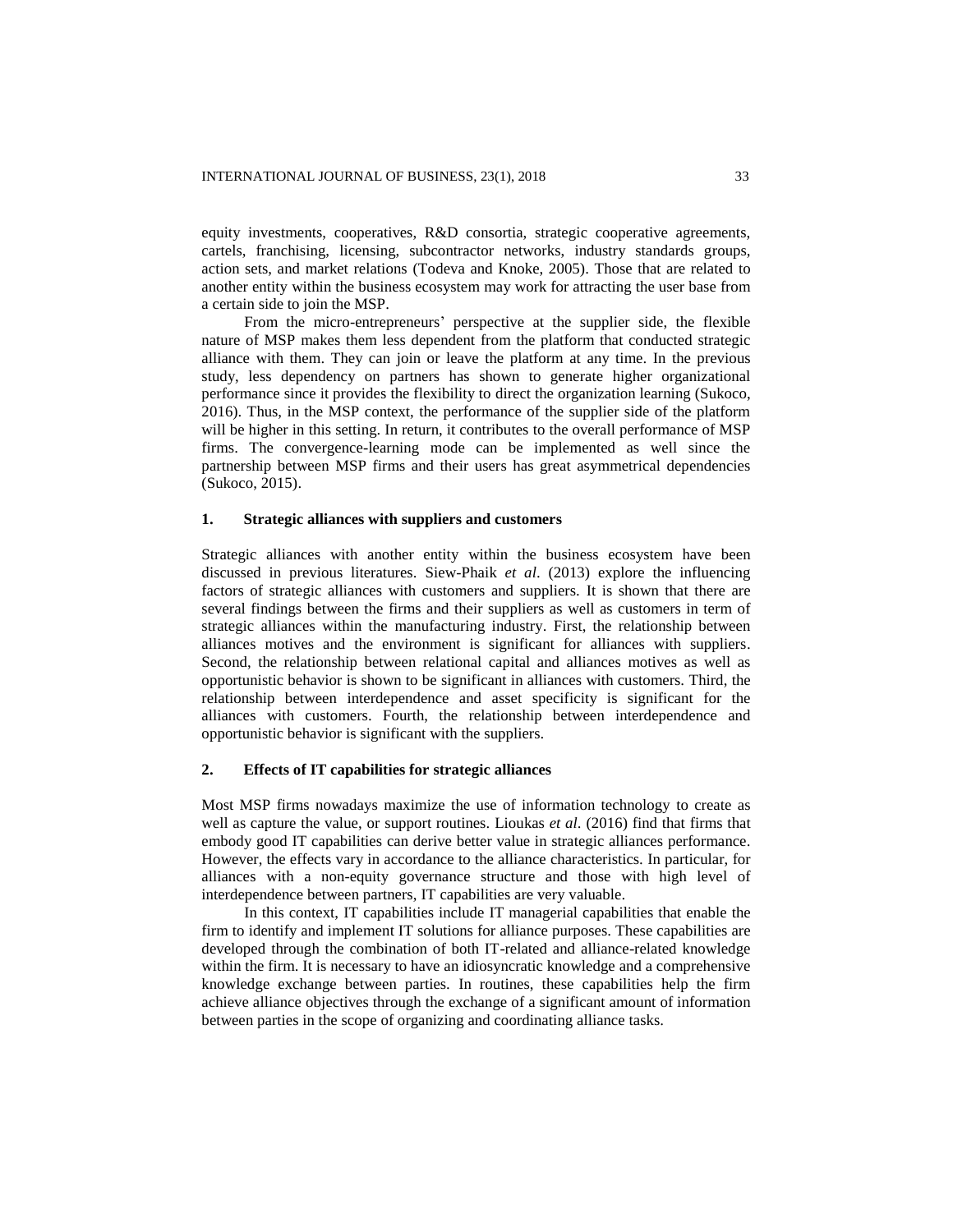#### **3. Complexity of alliance portfolio and firm's innovativeness**

One of the strategic alliances objectives is the firm's innovativeness as measurement of the alliances performance. Golonka (2015) conducts a research within this area and focuses on the alliance portfolio creation and its impact on the complexity of alliance portfolio as the antecedent of the firm's innovativeness. The alliance portfolio creation consists of cooperation forming (market-focus strategy and relationship-focus strategy) and manager's proactiveness and trust for the alliance partner.

The results show that managers who proactively search and select the strangers within the market as alliance partner (market-focused cooperation strategy) have a positive impact on the complexity of alliance portfolio in term of functions, number of ties, governance complexity, and geography. In contrasts, relying on acquaintances, friends, and their recommendation for selecting the partners and alliances may decrease its complexity. Interestingly, the higher complexity of the firm's alliance portfolio makes the firm's innovativeness increase. The complexity leads to alliance diversity in term of downstream-upstream, vertical-horizontal, scale-link, exploration-exploitation, and also formal-non-formal. The diversity allows the firm to have access to broader knowledge, complementary competences, technology, as well as network resources. Hence, this can increase the firm's innovativeness as long as the firm has the ability to manage its portfolio. The research itself is conducted by collecting the data from 146 SME in ICT industry with 4006 alliances portfolio ties.

## **4. Strategic alliances in small business perspective**

MSP in emerging markets mostly focus on small businesses and their microentrepreneurs micro-entrepreneurs as the platform side that has strategic role to attract another side to join the platform. The small business research has been growing in the recent years and focuses on external resources to increase the small business's performance. Street and Cameron (2007) offer a review of the part literature that discusses the utilization of external relationship including alliances, networks, and organizational partnership. Thus, the discussion about strategic alliance in small business perspective includes RBV and resource dependence theories as well.

The antecedents of external relationship process consist of several characteristics such as individual characteristics of the entrepreneur (ethnicity, personal network, individual or collective value, etc.) and of the manager (willingness to learn, selfinterest, etc.), organizational characteristics of the SME and the partner, relationship characteristics, and environmental characteristics. The external relationship process consists of strategy development and planning and relationship management (relationship formation, active participation, trust, and relationship building, and organizational learning). The outcomes of external relationships for small businesses includes organizational development (access to resources and business development), competition and competitive advantage, and performance/success that consists of objective and subjective performance (innovation, adding value, growth, etc.) as well as success in terms of a stated goal (survival, maintaining an alliance, survival, etc.).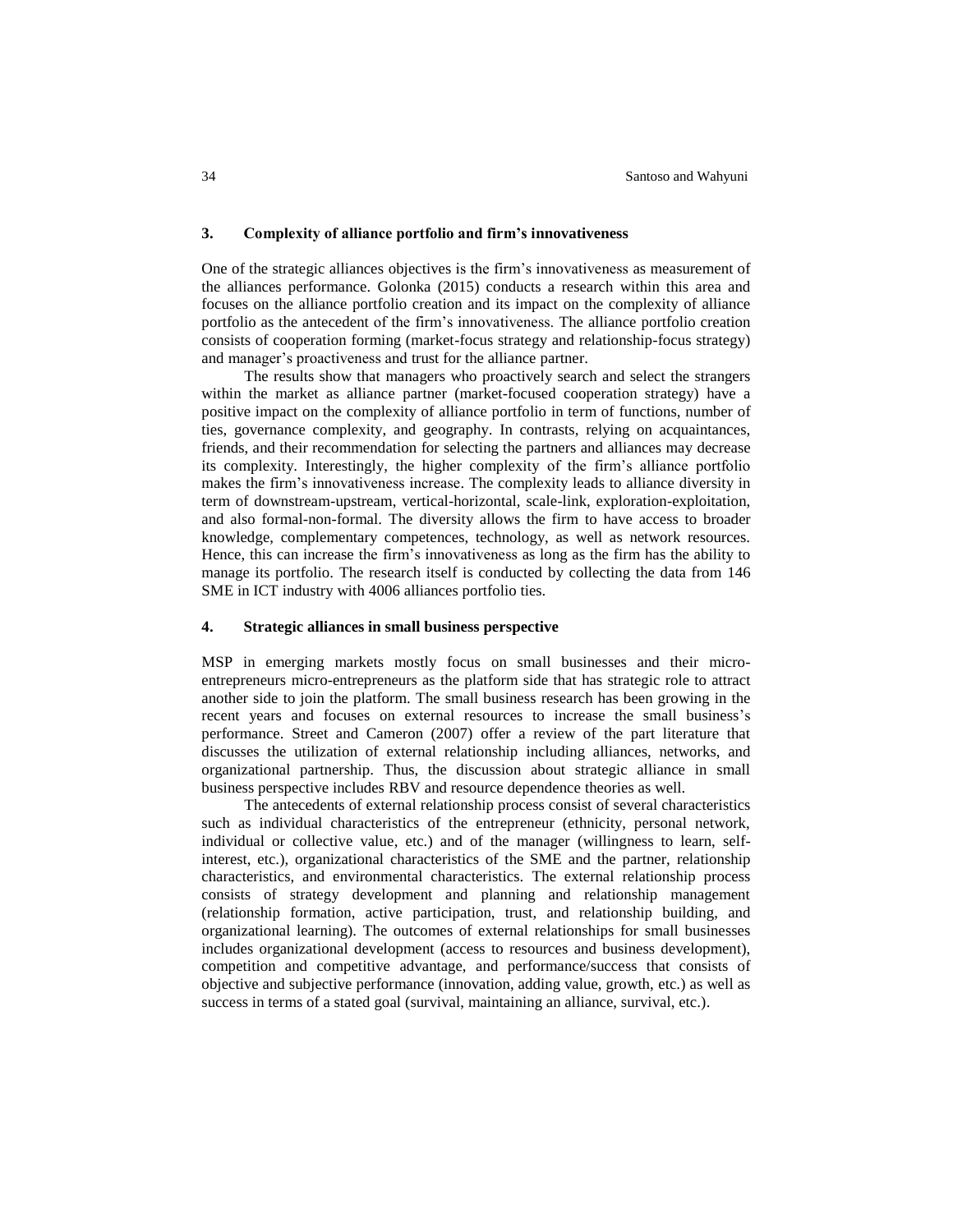# **5. Franchising**

Micro-entrepreneurs within MSP use the system offered by the platform and act as if they were the platform owner. Even though the end products or services vary across the multi-entrepreneurs, the main business process is quite similar. Hence, the concept is close to the franchise. The existing literature on franchise has discussed franchising antecedents, consequences, and moderation as well as mediation factors in matter of franchise.

Combs *et al*. (2011) reviews the past literatures and identifies the theoretical gaps. The issues regarding antecedent gaps range from franchising motives, resource scarcity approach for franchising decision, property rights allocation, strategic management theory for franchising decision, economic incentives, franchising capabilities development to test the prediction theory for franchising. On the other hand, the issues related to consequences on franchising include synergies between franchised and company owned-outlets, franchisee exit factors, ownership changes effect on franchised outlets' performance, relational exchange theory in franchising, impact of franchisee strategy, moderating role of local markets key attributes between franchising and performances, and mutually beneficial mechanism of franchisors and franchisees.

|                                       |                      | rabie 4                                        |              |            |                   |
|---------------------------------------|----------------------|------------------------------------------------|--------------|------------|-------------------|
|                                       |                      | The summary of strategic alliances related MSP |              |            |                   |
| Strategic                             | Siew-Phaik           | Lioukas et al.                                 | Golonka      | Street and | Combs et          |
| <b>Alliances</b>                      | <i>et al.</i> (2013) | (2016)                                         | (2015)       | Cameron    | <i>al.</i> (2011) |
| Context                               |                      |                                                |              | (2007)     |                   |
| Resource-                             |                      |                                                |              |            |                   |
| <b>Based View</b>                     | $\mathbf{V}$         | V                                              | v            | V          | v                 |
| Alliance                              | V                    |                                                |              | V          | V                 |
| Motives                               |                      |                                                |              |            |                   |
|                                       |                      |                                                |              |            |                   |
| Alliances                             |                      |                                                |              |            |                   |
| <b>Outcomes</b>                       | V                    | V                                              |              | V          | V                 |
|                                       |                      |                                                |              |            |                   |
| Alliances in<br><b>Small Business</b> |                      |                                                | V            | V          |                   |
|                                       |                      |                                                |              |            |                   |
| Franchising                           |                      |                                                |              |            | V                 |
|                                       |                      |                                                |              |            |                   |
| Alliance                              |                      |                                                |              |            |                   |
| Antecedents                           |                      |                                                | $\mathbf{V}$ | V          | v                 |
| Alliance                              |                      |                                                |              |            |                   |
| Consequences                          |                      | V                                              | v            | V          | v                 |
|                                       |                      |                                                |              |            |                   |

The summary of strategic alliances related to the MSP context discussed above is presented in Table 2.

 $T<sub>1</sub>$   $\lambda$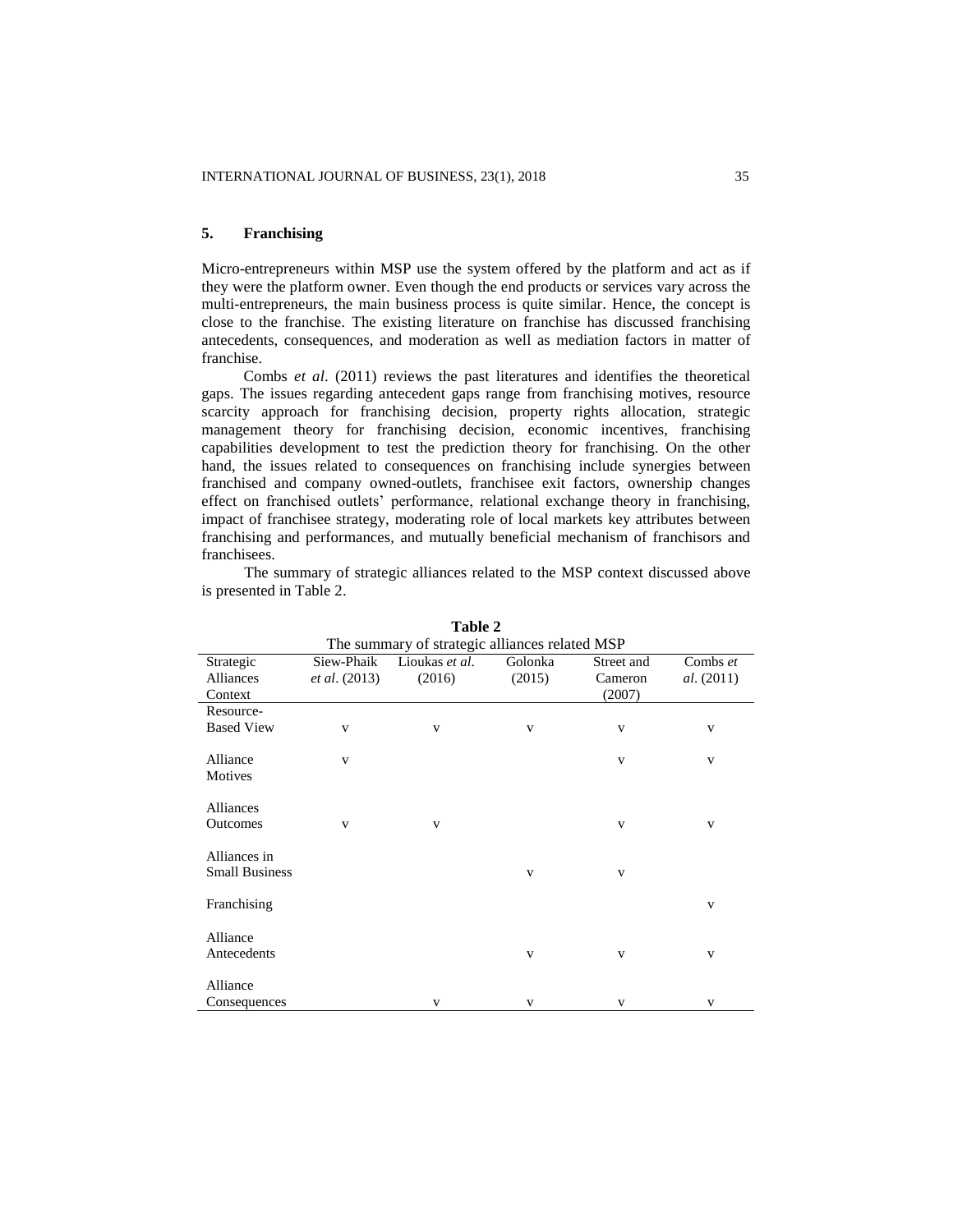# **III. THE CASE OF STRATEGIC ALLIANCE WITHIN MSP FIRMS: EVIDENCE FROM GO-JEK AND TOKOPEDIA**

This section presents empirical evidence of the implementation of strategic alliances within MSP firms discussed above with two high-growth MSP firms in Indonesia, namely Go-Jek and Tokopedia. Present and future implications for relevant industries are also discussed.

## **A. Go-Jek**

Go-Jek is the first Indonesian startup firm to have achieved unicorn startup predicate (valuated at \$1 billion or more), on par with Uber and Grab (Raharso and Sia, 2017). Go-Jek application is believed to be the driver of the rapid growth of mobile commerce in Indonesia. It educated the market on fulfilling essential needs by smartphone. The firm was founded in 2011 as a peer-to-peer (P2P) online transportation company that simply operated through a website and a call center. Differently from any firm with outsourcing employment arrangements, MSP firms like Go-Jek treat their platform users who join at the supplier side as strategic alliance partners. Despite the stagnant growth between 2011 and 2014, Go-Jek has adopted in the beginning of 2015 Uber's P2P online transportation business model, and has since then grown rapidly, evolving from a mere P2P online transportation company to a service platform for every need including hospitality, culinary, cleaning, financial, logistics, auto workshop, entertainment, health, as well as other form of e-commerce sectors. As of 2017, Go-Jek already has 16 different services on their application. This evolution has shown Go-Jek's ability to maximize strategic alliances with multiple crowd parties by using their platform as a core.

As a pioneer of mobile commerce in the nascent market, Go-Jek needed to solve the "chicken-and-egg" problem to enable multiple parties to have interactions and transactions on their platform. In this matter, Go-Jek has taken an approach similar to Android, focusing on the suppliers' side first, the micro-entrepreneurs, and ensuring its availability to the customer side. When initiating strategic alliances with microentrepreneurs, Go-Jek provided better opportunities for the potential target of microentrepreneurs than any other alternative. For example, during the early growth of their P2P online transportation services, Go-Jek has recruited thousands of motorbike taxi drivers just in a day at the largest soccer stadium in Indonesia, Gelora Bung Karno (Heber, 2015). The drivers were offered better potential income than what they were able to earn from other jobs. Furthermore, there are significant bonuses offered if to those who fulfil certain amount of transaction (Hutabarat, 2015). The general Go-Jek business model for their P2P online transportation services is a profit sharing mechanism with 80% of the tariff going to the drivers and 20% of it going to Go-Jek as transaction fee. However, in order to keep a low price to penetrate the market, Go-Jek provides huge subsidies for the customers' side and brings an enormous number of users. As a result, not only conventional motorbike taxi joined as a Go-Jek driver, but other segments such as restaurant waiters, security personnel, and even fresh graduate students from university.

The fundamental growth strategy for Go-jek is to be the first mover. Even though they have capital resources comparable to Uber, their uses of the focus strategy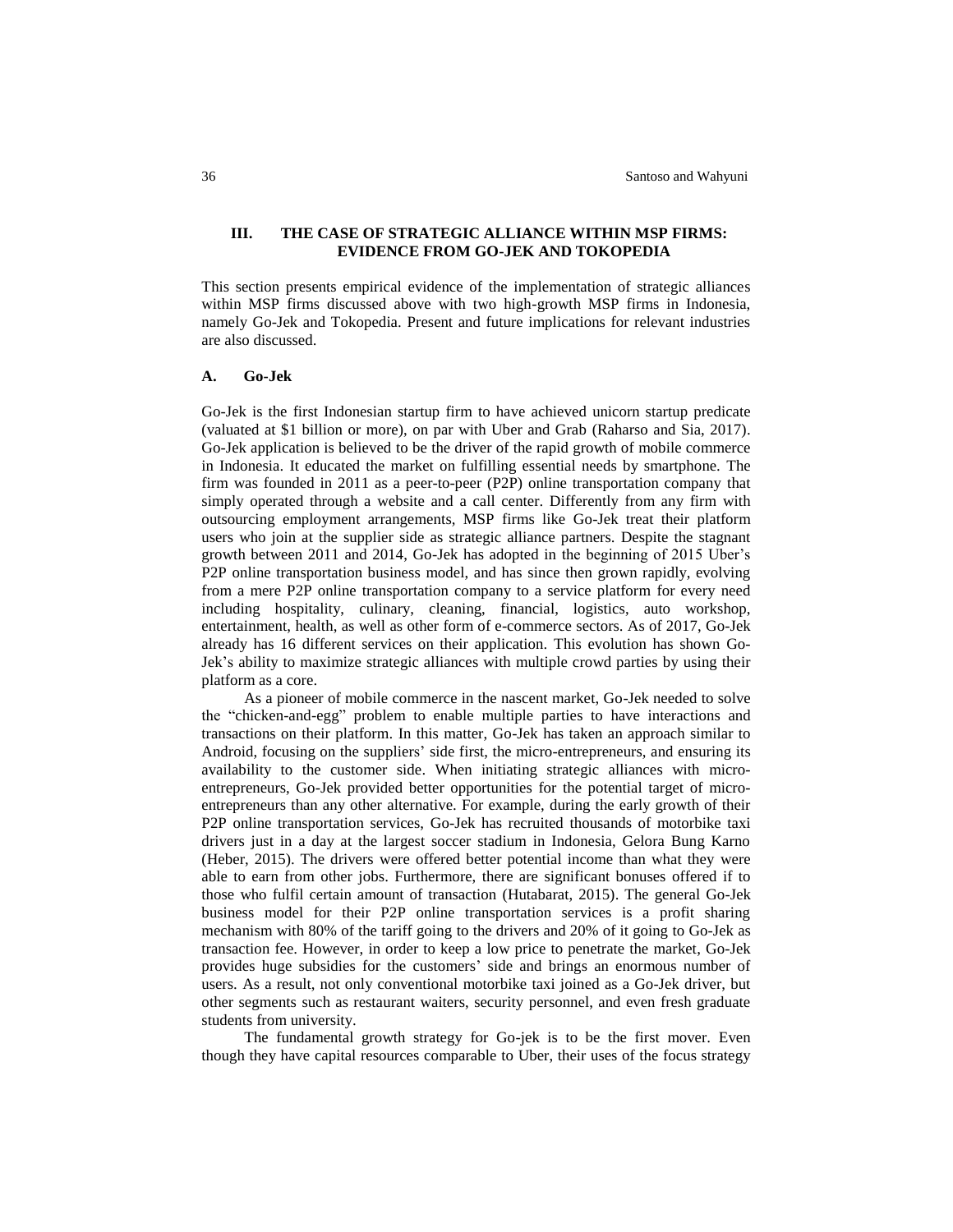on growing P2P online transportation is quite different. Contrary to Uber, Go-Jek uses broad diversification strategy for achieving high growth and creating series of competitive advantages over their direct competitors (Uber and Grab also have a startup unicorn predicate). In every business model innovation, Go-Jek relies on their existing platform and the crowd resources available in the market. Aligned with the concept of Tipping strategy and in particular of platform envelopment (Eisenmann, 2011; Gawer and Cusumano, 2008), Go-Jek searches and acquires neighbor markets that can be entered by some efficient or even little modification in their platform and their existing business model as well as by combining the new functionality from this process with existing ones. They do platform envelopment toward every promising service in the market. The chronological order of Go-Jek diversification strategies is presented in Table 3.

|                              |                   | Go-Jek selected platform strategies                         |                                                                                                                                                       |                                          |
|------------------------------|-------------------|-------------------------------------------------------------|-------------------------------------------------------------------------------------------------------------------------------------------------------|------------------------------------------|
| Product /<br>Service<br>Name | <b>Event Time</b> | Description                                                 | Resources Involved                                                                                                                                    | Reconfiguration<br>Approach              |
| Go-Ride,<br>Go-Send          | October<br>2010   | Start the business<br>with call center<br>and 20 motorbikes | Go-Jek start the business<br>with limited managerial<br>team and initiate partnership<br>with a few drivers                                           | Internal<br>deployment                   |
| Go-Ride,<br>Go-Send          | Januray<br>2015   | Launches iOS and<br>Android App                             | Go-Jek develop own<br>application for their<br>activities that enables them<br>to start a strategic alliance<br>with scalable crowds (800<br>drivers) | Internal<br>deployment and<br>partnering |
| All<br><b>Services</b>       | March 2015        | Expands the<br>operation to Bali<br>with 300 drivers        | Partnership with 2200<br>drivers in Jakarta and 300<br>drivers in Bali                                                                                | Partnering                               |
| Go-Food                      | April 2015        | Expands to<br>Bandung and<br>launches Go-Food               | Adjust the current platform<br>to accommodate online food<br>delivery service from any                                                                | Partnering                               |
| All<br><b>Services</b>       | June 2015         | <b>Services</b><br>Expands to<br>Surabaya                   | restaurants                                                                                                                                           | Partnering                               |
| A11<br><b>Services</b>       | August<br>2015    | Expands to<br>Makassar                                      | Partnering with 30.000<br>drivers nationwide                                                                                                          | Partnering                               |
| Go-Mart                      | September<br>2015 | Launches Go-Mart                                            | On-Demand assistant that<br>partnering with local<br>physical stores                                                                                  | Internal<br>deployment and<br>partnering |

**Table 3**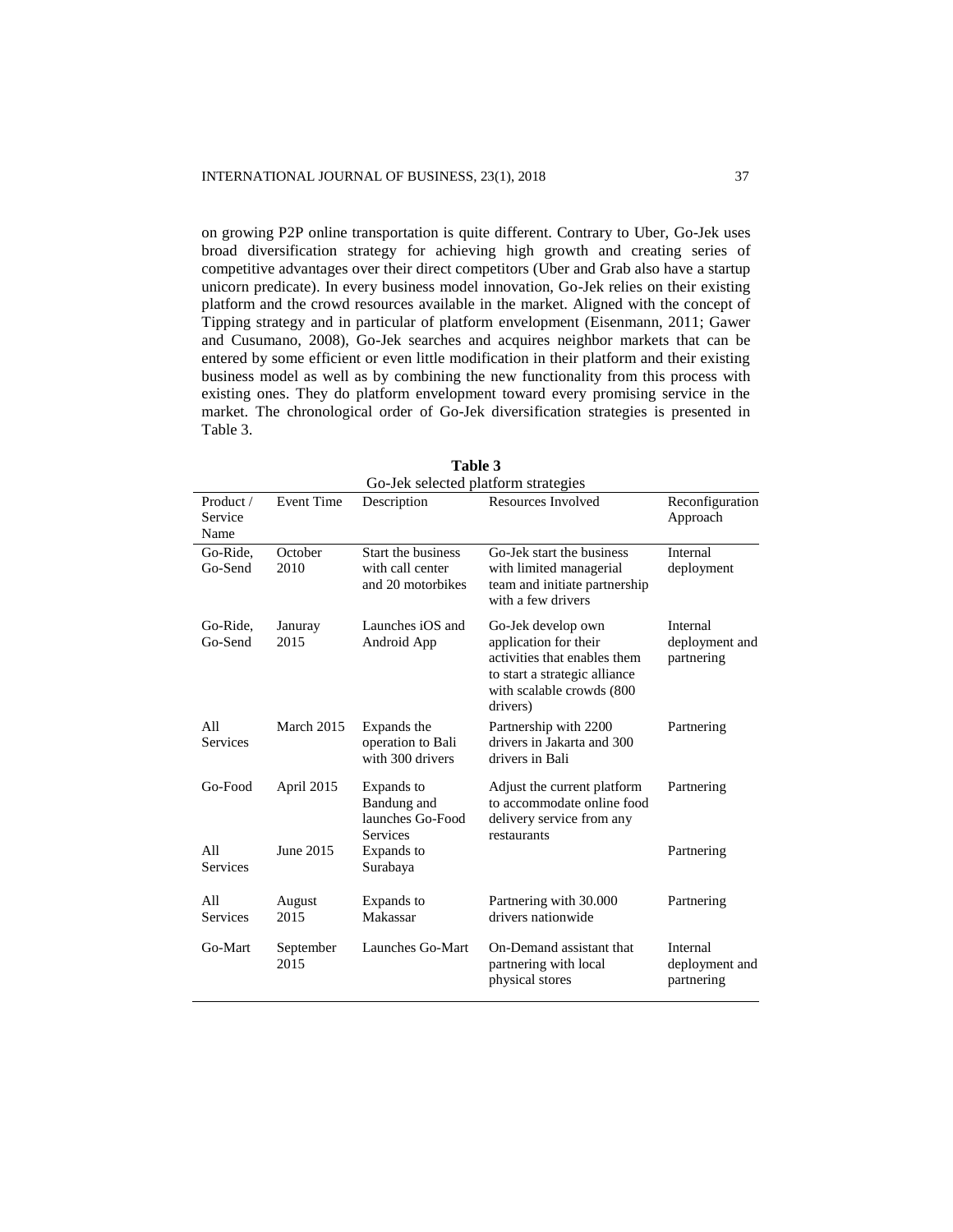| Go-<br>Massage,<br>Go-Glam,<br>Go-Clean | October<br>2015  | Raises undisclosed<br>amount of<br>investment from<br>Sequoia Capital<br>and introducing<br>Go-Massage, Go-<br>Glam, and Go-<br>Clean | Adjust the application that<br>enables for partnering with<br>crowd with massaging,<br>cleaning, and beauty service<br>skills.                                      | Internal<br>deployment and<br>partnering |
|-----------------------------------------|------------------|---------------------------------------------------------------------------------------------------------------------------------------|---------------------------------------------------------------------------------------------------------------------------------------------------------------------|------------------------------------------|
| All<br>Services<br>plus Go-<br>Tix      | December<br>2015 | Launches Go-Tix<br>and expands to<br>Yogyakarta,<br>Medan,<br>Palembang,<br>Semarang, and<br>Balikpapan                               | Adjust their smartphone app<br>to initiate a partnership with<br>cinema and event organizer                                                                         | Internal<br>deployment and<br>partnering |
| Go-Ride                                 | January<br>2016  | <b>Booking services</b><br>for Go-Jek through<br>LINE (chat<br>application)                                                           | LINE provides Official<br>Account for Go-Jek that able<br>to Book the Go-Ride<br>services                                                                           | Partnering                               |
| All<br><b>Services</b>                  | February<br>2016 | Acquire software<br>development<br>company, C42<br>Engineering and<br>CodeIgnition from<br>India                                      | Strengthen the internal<br>development team through<br>acquihire to enable create<br>reliable IT infrastructure that<br>serves current operating<br>200.000 drivers | Acquisition                              |
| All<br>Services<br>plus Go-<br>Bluebird | May 2016         | Expands to<br>Malang, Solo, and<br>Samarinda as well<br>as collaboration<br>with Blue Bird                                            | Start to collaborate for Blue<br>Bird Taxi-booking services<br>from Go-Jek platform                                                                                 | Partnering                               |
| Go-Car                                  | April 2016       | Launches Go-Car                                                                                                                       | Develop the Uber-like<br>services within Go-Jek<br>platform and initiate<br>strategic alliances with the<br>car drivers                                             | Internal<br>deployment and<br>partnering |
| A11<br>Services                         | June 2016        | Expands to<br>Manado                                                                                                                  |                                                                                                                                                                     |                                          |
| Go-Auto                                 | <b>July 2016</b> | Launches Go-Auto                                                                                                                      | Develop features for call the<br>auto mechanics and initiate a<br>partnership with the auto<br>workshop                                                             | Internal<br>deployment and<br>partnering |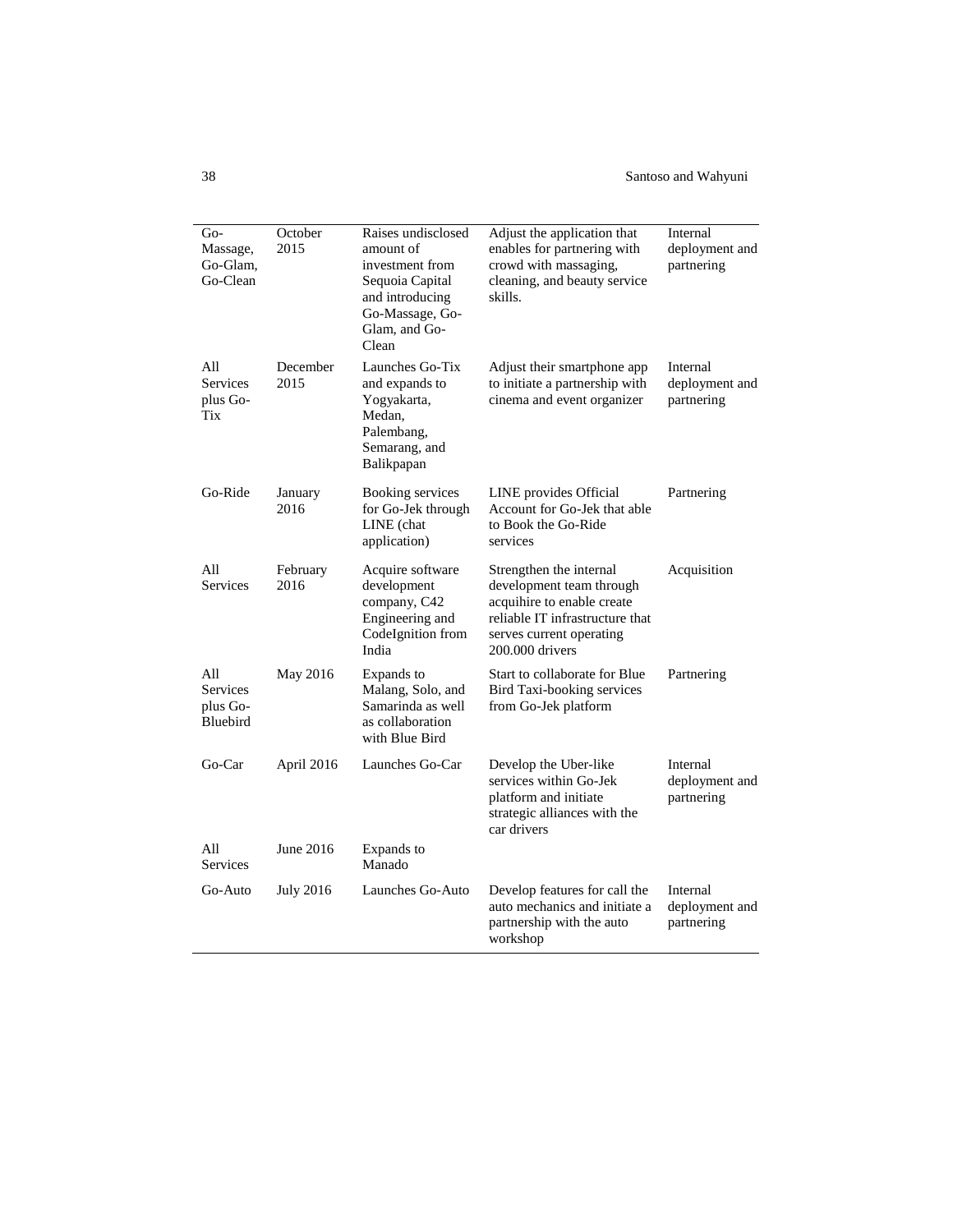| All<br>Services | August<br>2016 | <b>Officially becomes</b><br>first unicorn<br>startup from<br>Indonesia. | Received new funding more<br>than \$550 million from<br>several institutions including<br>KKT, and Co., Warburg<br>Pincus LLC., Farallon<br>Capital Management LLC,<br>and Capital Group Cos as a<br>result of Go-Jek<br>performance with more than<br>20 million times apps<br>download |             |
|-----------------|----------------|--------------------------------------------------------------------------|------------------------------------------------------------------------------------------------------------------------------------------------------------------------------------------------------------------------------------------------------------------------------------------|-------------|
| All<br>services | May 2017       | Go-Jek India<br>Launches                                                 | The acquihired teams from<br>several Indian software<br>development firms were<br>relocated in the new<br>organizational structure as<br>engineering firm called Go-<br>Jek India                                                                                                        | Acquisition |

In a strategic alliance perspective in the platform context, network effects play prominent role for Go-Jek's competitive advantage. The platform envelopment strategy discussed above strengthens Go-Jek competitiveness by using the envelopment target platform's network effects to enter new markets. For example, target platforms such as Food Panda, an online food delivery service, was forced to close its business when Go-Jek, with their Go-Food service, acquired a significant number of Food Panda's users (Freischlad, 2016). The bundling services between frequent use P2P online transportation and food delivery service lowers the multi-homing cost and leaves no chance for Food Panda to fight back. The network effects of Food Panda that previously created barriers for its competitors, turned into a channel that enabled envelopment attacker platforms such as Go-Food to acquire its users, as most of Food Panda users were also users of Go-Jek's P2P online transportation services.

From the perspective of the Go-Jek driver, or of any other Go-Jek microentrepreneur, the flexibility of being a supplier on the platform became one of the most influencing reason to join the platform (Primaldhi, 2017). The strategic alliance scheme offered by Go-Jek has low interdependence with the micro-entrepreneurs such as allowing very flexible working times and little control over operating activities as long as customers do not give negative feedback. The income and bonuses that the microentrepreneurs can achieve are based almost solely on their effort. This setting is very suitable for micro-entrepreneurs with high opportunistic behavior, especially in terms of economic and working time benefits. As a result, many employees from other institutions and even students join the Go-Jek platform as part-time workers. However, unlike other players in informal sectors, most of the micro-entrepreneurs in Go-Jek's platform have decent IT capabilities to operate the mobile application. This situation also enables Go-Jek to quickly introduce innovation within their platform that can be delivered by the same supplier side user segment such as Go-Pay, Go-Food, Go-Tix and Go-Mart.

Even though the strategic alliance scheme seems promising for the platform suppliers, since Go-Jek acquires the alliance partners from the crowd as well as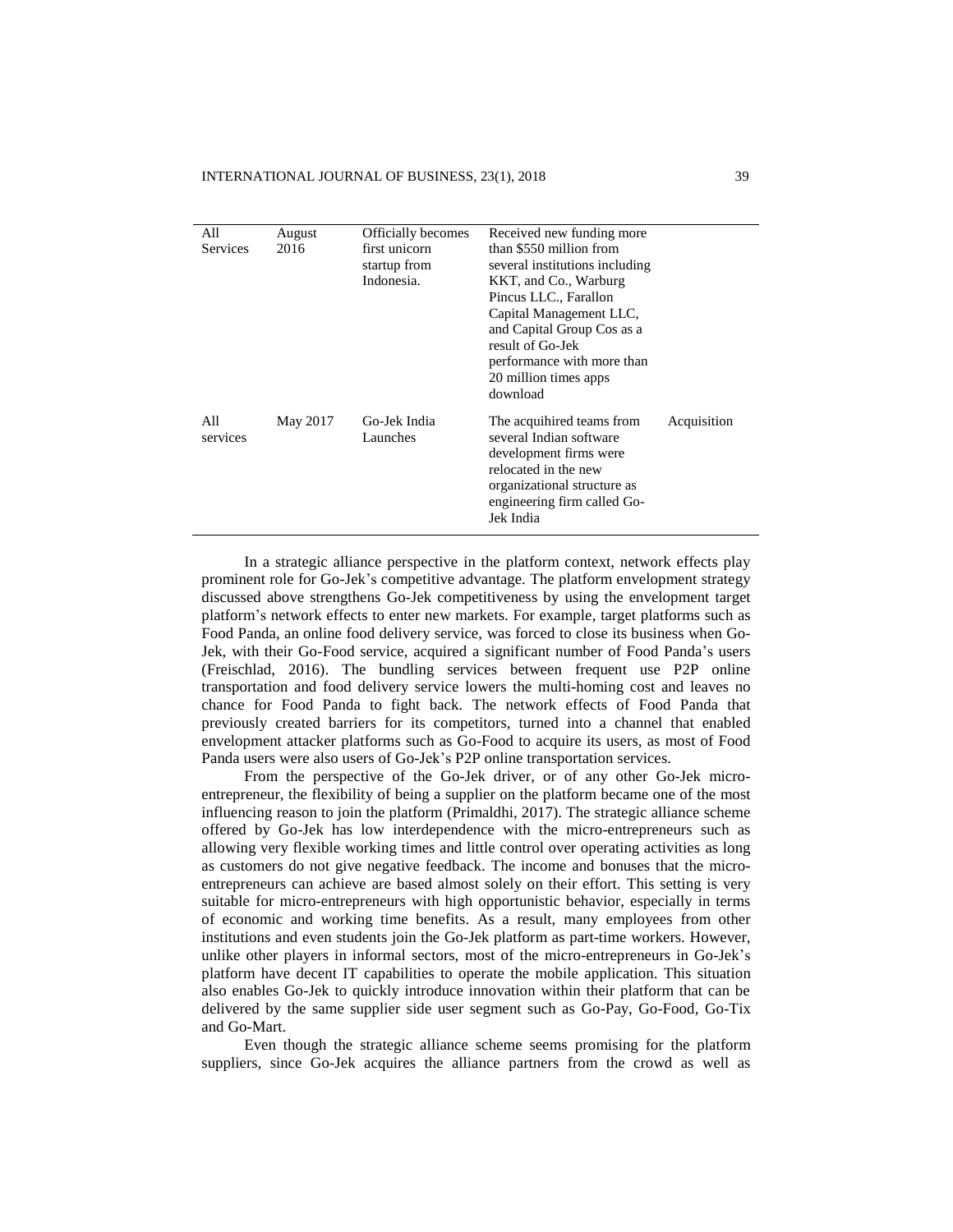strangers in the market, the complexity of the alliances can be pretty challenging. For example, a new arrangement that relates to economic benefits such as tariff adjustment and bonuses can make Go-Jek drivers feel unrest (Antony, 2016). Nevertheless, those strangers also bring positive impact to the platform in term of service innovation and word-of-mouth to acquire more micro-entrepreneurs as supplier side partners. Furthermore, Go-Jek itself receives beneficial organizational learning from the supplier-customer interactions that can be monitored real-time to understand the routine in the field and what solution does the customer really want.

Besides conducting strategic alliances with crowd micro-entrepreneurs, in the past year Go-Jek also initiated strategic alliances with established institutions to innovate its business model. For instance, the company established partnerships with Bank BCA, Mandiri, and BNI to provide financial technology services for digital payment, implemented in Go-Pay (Sugianto, 2016). In addition, Go-Jek initiated strategic alliances by providing \$13 million Series A investments along with Clermont Group, blibli.com and NSI Ventures for another MSP firm, HaloDoc, to strengthen their Go-Med service within the ecosystem in e-commerce health sector. However, in order to keep up their high growth, Go-Jek does not only rely on the strategic alliances with external parties, but also on strengthening their internal resources by acquihiring several software development firms from India such as C42 Engineering, CodeIgnition, Pianta, and LeftShift Technologies. Furthermore, in order to get e-money license for their Go-Pay service, Go-jek also acquired a financial technology firm, PonselPay.

In general, Go-Jek's strategic alliance implementation discussed in this section provides significant contribution for its high growth over the past three years. The company started with initiating a strategic alliance with the micro-entrepreneurs from the crowd. The significant growth derived from this strategy in term of equity growth and market value growth allowed them to strengthen their internal resources by acquiring other institutions supporting their business. Lastly, Go-Jek conducted strategic alliance with other firms that allowed them to strengthen their business within e-commerce ecosystem.

## **1. Present and future implication for service industry**

Go-Jek is a typical high-growth firm able to change the existing industrial landscape. It is not only disrupting other MSP firms with platform envelopment as discussed in previous section, but also disrupting existing established firms. Go-Jek's strategic alliance with massive crowd-based resources drives a platform disruption that is very scalable. Along with other sharing economy firms such as Uber and Grab, the existence of Go-Jek has been able to reduce the net profit for Blue Bird, the largest Indonesian taxi operator firm, from USD 47 million in the  $3<sup>rd</sup>$  quarter of 2015 to USD 27.1 billion in the 3<sup>rd</sup> quarter of 2016 (Blue Bird Group, 2016). Another taxi operator company, Express, suffered USD 6.1 million loss in the  $3<sup>rd</sup>$  quarter of 2016 (Kasali, 2016). The lower trip fare (almost 40%) even without promotional discount, availability of vehicles, as well as ease of access from smartphone of Go-Jek and other sharing economy firms are the main factors of this phenomenon. Interestingly, this situation led to another strategic alliance between a threatened incumbent firm, Blue-Bird, and the disruptor, Go-Jek, resulting in a taxi-booking app service called Go-Bluebird within Go-Jek platform (Fauzi, 2017).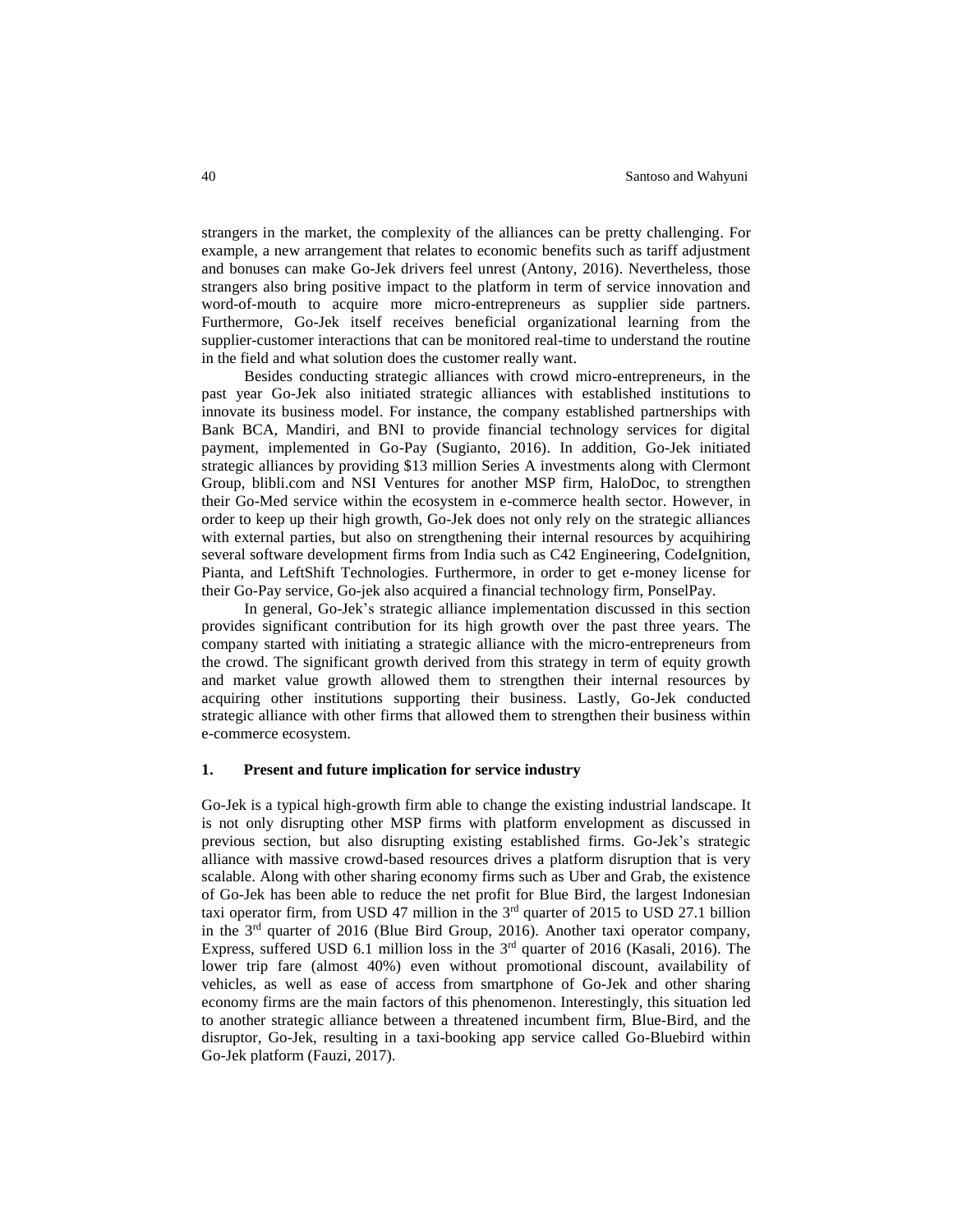The significant growth of Go-Jek in such a short time cannot be separated from the role of top-tier venture capital and private equity institution such as Sequoia Capital, Tencent Holdings, Northstar Group, KKR, and Co., and other financial institutions that provided a total equity funding of \$1.75 billion in three investment rounds (Crunchbase, 2017). Since Go-Jek's offers of multi-services stated by their slogan "An Ojek for Every Need", other service industries that are close to Go-Jek's services may also be affected the implication in the future, especially if Go-Jek utilizes its enormous financial resources. The services previously offered by established institutions such as inner-city logistic delivery services can now be performed by any micro-entrepreneurs who own a motorbike by using the Go-Jek platform. In addition, since the past year, Go-Jek has conducted strategic alliances with big e-commerce players such as Tokopedia and Bukalapak for same-day delivery services with much lower price than conventional logistic firms (Arifin, 2017). Furthermore, as of mid-2017, Go-Jek has broadened its strategic alliances in this sector to serve online shops that operate through Instagram (Go-jek.com, 2017).

For the logistic firms, it is difficult to replicate Go-Jek business model since their platforms are not designed based on acquiring the highly scalable micro-entrepreneurs for conducting main business processes. Logistic firms mostly rely on full-time employees to carry out these activities. As a result of this disruption, some logistics firms have raised this issue to the government in the attempt of banning Go-Jek and other sharing economy-based logistic services for logistic license issue (Primadhyta, 2016). All in all, in the future, services from other sectors may also be disrupted by Go-Jek if these services can be carried out by micro-entrepreneurs with comparable quality of services such as for the transportation and logistics services.

## **B. Tokopedia**

Similar to Go-Jek, Tokopedia is also considered a unicorn startup by several media according to their performance and funds secured, even though Tokopedia itself never announced it publicly (Agung, 2017). In the beginning, Tokopedia operated in Indonesia Tokopedia offered a sophisticated solution to the fraud problems of electronic commerce performed on Interned forums. In this kind of e-commerce, buyers used to meet sellers on forums, agree with them the prices of the goods they wanted to purchase, and pay with a bank transfer directly to the seller's account. In order to minimize the fraud, some Internet forum users created joint bank accounts that could be used as a payment method by buyers and sellers. During the transaction, buyers would first send the payment to the joint bank account. After the buyers had received the goods without any problem, sellers were able to retrieve the payment from the joint bank account into their personal or business bank account. In 2009, Tokopedia combined this joint bank account features as an escrow service managed internally with C2C or marketplace platform and provided a trusted and safe solution for both buyers and sellers to conduct online shopping activities. From this point, along with their direct competitor Bukalapak, Tokopedia became the main platform to bring microentrepreneurs online.

Tokopedia growth strategy is quite different from Go-Jek's broad diversification approach. Tokopedia choose to focus its growth as online shopping platform despite the increasing variety of products and sellers. Similar to other MSP firms, Tokopedia relies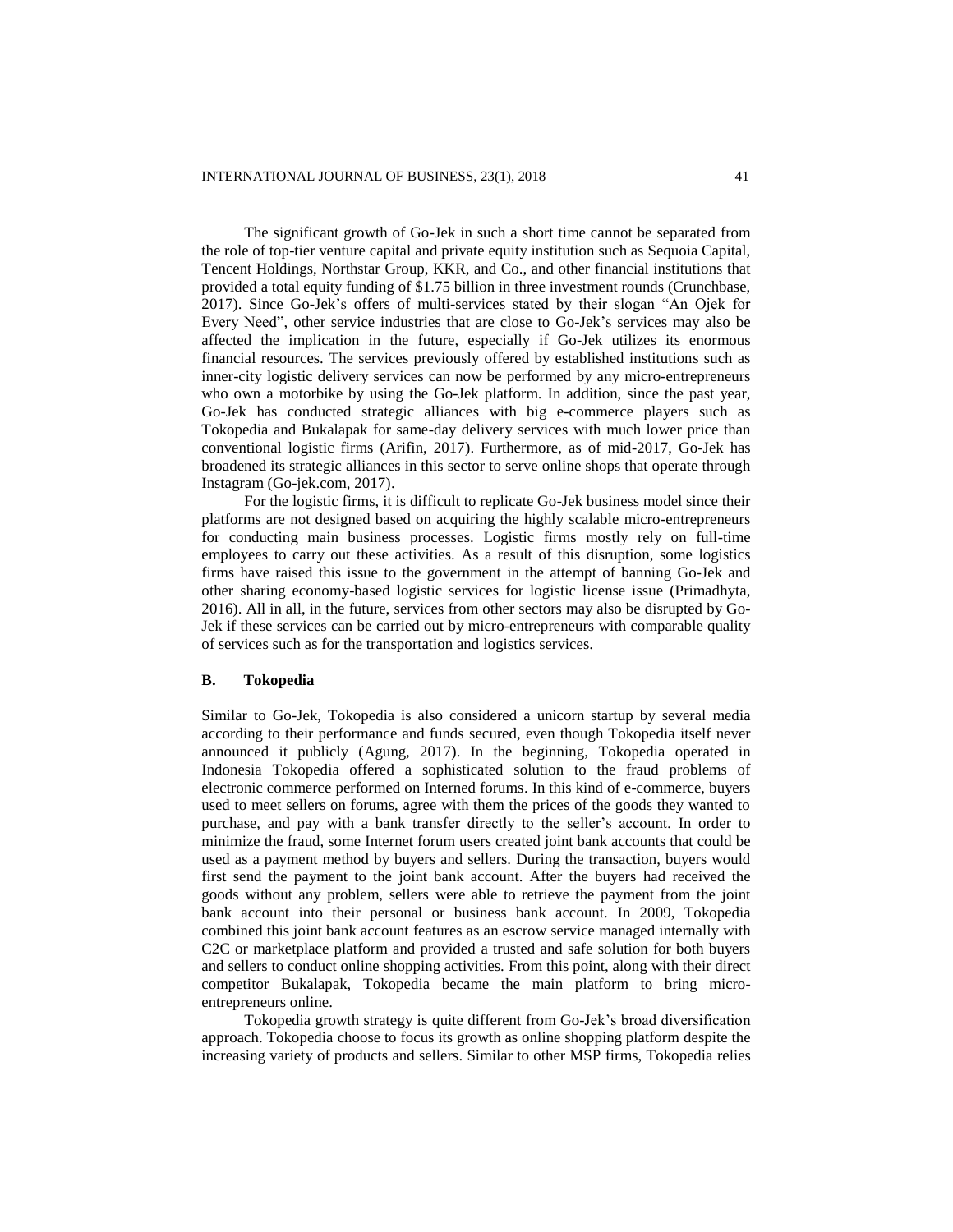on the micro-entrepreneurs at the supplier side as their main business activity. After receiving Series D and Series E investments for a total of more than \$247 million in 2013 and 2014 from top-tier private equity and venture capital such as Softbank Ventures Korea, Softbank Telecom Corp, Sequoia Capital, East Ventures, and CyberAgent Ventures, Tokopedia secured more strategic alliances with the microentrepreneurs to make sure to have the most complete products and sellers compared to any other marketplace platform (Anestia, 2015). Furthermore, in order to manage its growth, Tokopedia initiated many strategic alliances with institutions relevant to its core business of marketplace platform. The chronological order of Tokopedia's growth strategy is presented in Table 4.

|                                                                |                   |                                                                                                                        | Tokopedia selected platform strategies                                                                                                                                        |                             |
|----------------------------------------------------------------|-------------------|------------------------------------------------------------------------------------------------------------------------|-------------------------------------------------------------------------------------------------------------------------------------------------------------------------------|-----------------------------|
| Product / Service<br>Name                                      | Event<br>Time     | Description                                                                                                            | Resources Involved                                                                                                                                                            | Reconfiguration<br>Approach |
| Tokopedia.com                                                  | August<br>2009    | Tokopedia<br>launches its<br>services<br>under PT.<br>Tokopedia<br>for their legal<br>entity                           | Start the online<br>marketplace business<br>with escrow services                                                                                                              | Internal<br>Development     |
| Tokopedia.com                                                  | October<br>2014   | Raises \$100<br>million<br>investment<br>from<br>Softbank<br>Internet and<br>Media as<br>well as<br>Sequoia<br>Capital | Knowledge transfers<br>from leading venture<br>capital                                                                                                                        |                             |
| Ciptakan<br>Peluangmu (Create<br>your Opportunity)<br>Campaign | August<br>2015    | Massive<br>campaign for<br>acquiring<br>Tokopedia<br>sellers                                                           | Strategic alliance with<br>the micro-entrepreneurs<br>to tell their success<br>story within Tokopedia<br>platform and ask them<br>to bring their relatives<br>to the platform | Partnering                  |
| Tokopedia.com                                                  | September<br>2015 | Launches<br>Qurban<br>services for<br>Moslem                                                                           | Initiate a partnership<br>with Dompet Dhuafa<br>and Rumah Zakat for<br>providing Qurban<br>services for Moslem                                                                | Partnering                  |

**Table 4**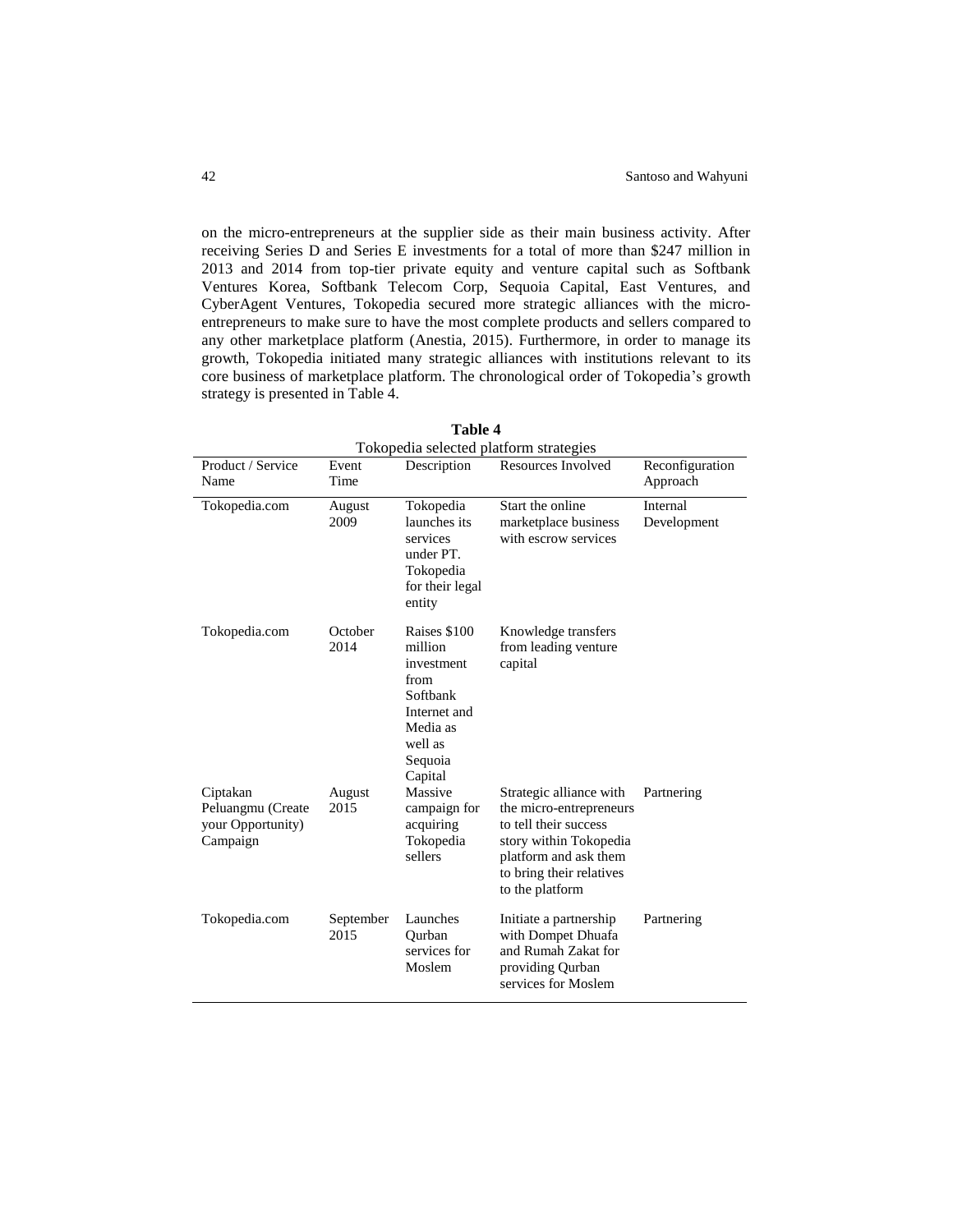| City.tokopedia.com            | June 2016        | Launches<br>online<br>marketplace<br>platform for<br>SME <sub>s</sub> in<br>specific cities | Partnering with<br>municipal government<br>to make local SMEs go<br>online                                                                                  | Internal<br>development<br>and partnering |
|-------------------------------|------------------|---------------------------------------------------------------------------------------------|-------------------------------------------------------------------------------------------------------------------------------------------------------------|-------------------------------------------|
| Ninja Express                 | October<br>2016  | Introduce<br>Ninja<br>Express for<br>same-day<br>delivery<br>services                       | Initiate strategic<br>alliance with P2P<br>online transportation<br>for logistic services                                                                   | Partnering                                |
| Century Healthcare            | November<br>2016 | Introduce<br>official store<br>for<br>pharmacy,<br>Century<br>Healthcare                    | Initiate a strategic<br>alliance with Apotek<br>Century for providing<br>health services for<br>Tokopedia users                                             | Partnering                                |
| Oppo Smartphone               | November<br>2016 | Introduce<br>opportunity<br>Smartphone<br>official store                                    | Initiate a partnership<br>with opportunity for<br>strengthening the<br>mobile devices<br>marketing channel<br>supported with same-<br>day delivery services | Partnering                                |
| Credit Card<br>Application    | December<br>2016 | Launches<br>credit card<br>application<br>services                                          | Partnership with<br>Citibank, HSBC, and<br><b>Standard Chartered to</b><br>offer their credit card<br>for Tokopedia users                                   | Internal<br>development<br>and partnering |
| Transaction with<br>gift card | February<br>2017 | Launches<br>payment with<br>gift card                                                       | Partnership with<br>TaDa!, Hadiah.me and<br>excite shop to provide<br>gift card code for<br>transaction within<br>Tokopedia platform                        | Internal<br>development<br>and partnering |
| TokoCash                      | March<br>2017    | Launches<br>financial<br>technology<br>platform for<br>payment<br>services                  | Develop fintech<br>platform to pay<br>Tokopedia billing and<br>also other platform<br>billing                                                               | Internal<br>development                   |
| <b>LINE</b>                   | May 2017         | Introduce<br>new promo<br>channel with<br>LINE (chat<br>application)                        | Initiate a strategic<br>alliance with LINE to<br>promote new<br>Tokopedia offering for<br>LINE users by utilizing<br><b>LINE Official Account</b>           | Partnering                                |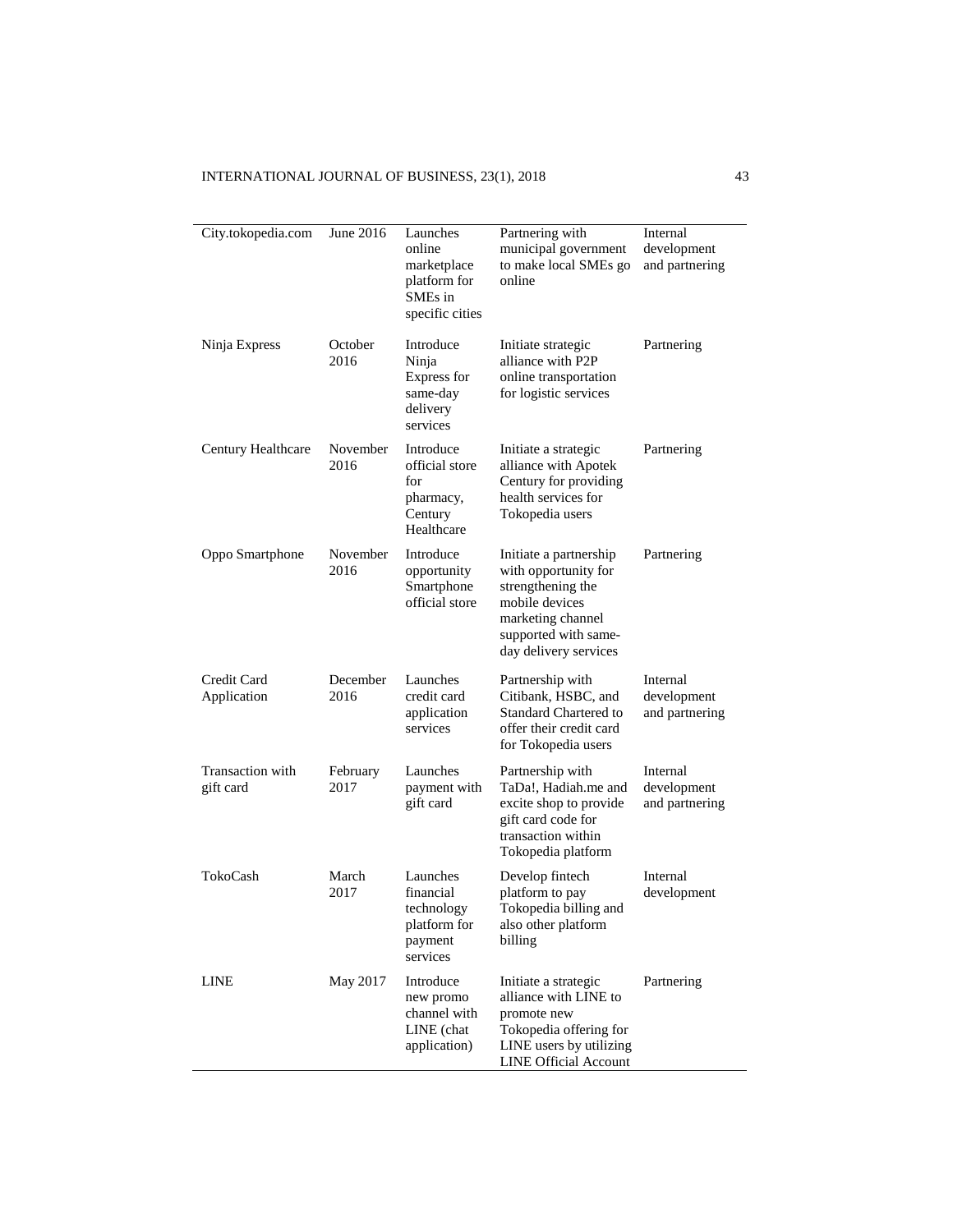E-commerce industry is considered a winner-takes-all (WTA) market with a high concentration level and few survivors. Despite the growing number of e-commerce players of the recent years, only few have been able to have performances close to Tokopedia's. Furthermore, the network effects became stronger when Tokopedia initiated other strategic alliances with anchor sellers such as PT KAI (state-owned enterprise for railway transportation), firms with branded product to be placed on Tokopedia official store, and also well-known digital products providers that offer evoucher and subscription services (KOMPAS.com, 2017). In addition, Tokopedia joined forces with municipal governments of major cities in Indonesia such as Jakarta, Bandung, and Semarang to make their SMEs go online as well as support the government development program for SMEs (Yasa, 2017). The loyal customers from those sellers are attracted to become Tokopedia users. In this matter, direct network effect between the brands' customers also created word-of-mouth to attract other customers who were not platform users.

In order to grow the platform's users, besides initiating strategic alliances with anchor sellers, Tokopedia conducted this strategy with established institutions that brought more value for the customers of the platform. They tried to have resonance with the users' life as close as possible. When this will be accomplished, Tokopedia platform will be able solve more daily life problems for its users. For example, when customers need to receive the goods that they buy as soon as possible, they will initiate strategic alliances with two leading P2P online transportation service providers, Go-Jek and Grab, to offer same-day delivery services at a reasonable price (Arifin, 2017). In addition, Tokopedia offers important billing payment services or pre-paid vouchers for utilities such as electricity, telecommunication, water, Internet data, credit installment, paid-TV, health insurance and so on. In doing so, they established strategic alliances with each service provider (KOMPAS.com, 2017). Recently, Tokopedia created a strategic alliance with a messenger app, LINE, used by many young people in Indonesia to help the MSP firm promote new offerings right on the customers' palm (Tokopedia Blog, 2017a).

Most digital MSP firms interact with financial related activities within their transactions. Therefore, they are close to opportunities that can be explored. Tokopedia exploits this opportunity by providing capital-lending services to the microentrepreneurs who utilize the platform (Meodia, 2016). By doing so, Tokopedia is able to create a virtuous cycle where the micro-entrepreneurs join the platform at the supplier side, start the business with that capital, earn income, payback the capital with some interest, lend more capital, grow their business and attracts more customers to the platform as a result. In the beginning of this program, Tokopedia initiated partnerships with P2P lending platforms as well as banks to provide the funds (Hanum, 2016). In the further development, Tokopedia is not only providing lending services for the microentrepreneurs, but also for the customers as consumption loan by utilizing high user traffic (Tokopedia.com, 2017a). Another strategic alliance initiative is TravelersBox, able to convert a small amount of foreign currency from tourist into Tokopedia electronic money, strengthening Tokopedia position as emerging financial technology firm (Tokopedia Blog, 2017b).

Basically, Tokopedia enhances or even develops micro-entrepreneurs' IT capabilities that did not previously exist. This is particularly relevant, as the success of strategic alliances with informal crowds is highly determined by IT capabilities for the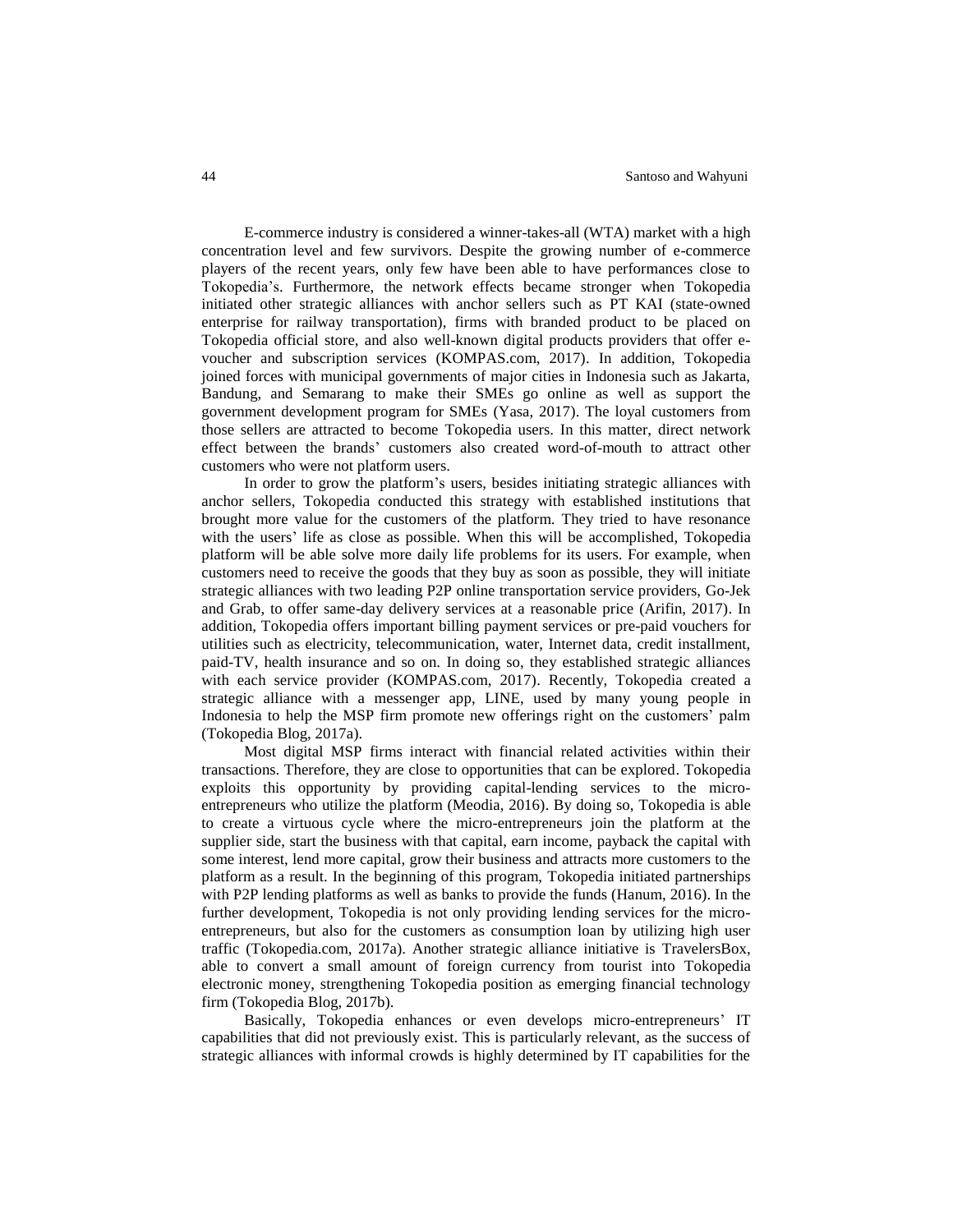exchange of knowledge as well as the implementation of new solutions. Therefore, various online community development events with relevant topics such as SEO optimization and logistics for e-commerce are held by Tokopedia to support their sellers' IT capabilities (Suffia, 2017). Furthermore, the micro-entrepreneurs have a significant role for Tokopedia's freemium business model. When the microentrepreneurs have a high participation level in seller community forums, they are more likely to use Tokopedia premium features such as Gold Merchant, which includes advertising within platform, gold merchant badge, cashback promo for customer side, store statistics, and so on (Tokopedia.com, 2017b). Overall, as the main platform for micro-entrepreneurs in retail industry, Tokopedia has successfully created an ecosystem through strategic alliance with multiple parties, mostly from informal crowd entities and supported by formal institution entities.

## **1. Present and future implication for the retail industry**

As the pioneer in the Indonesian online marketplace, Tokopedia disrupted incumbents for incumbent with traditional business models. Even though the disruption effect is not as rapid as Go-Jek to taxi industry, the disruption effect starts to threat shopping malls that rely on micro-entrepreneurs as their tenant. In the past years, there has been a significant decrease of kiosk space demand for sales in shopping malls (Sukmana, 2017). The growth of e-commerce traffic, especially on online marketplaces, drives micro-entrepreneurs to shift to online marketplaces to carry out their activities. Furthermore, doing micro Furthermore, by doing micro business online, many of them only rent only rent a small space of kiosk in the shopping mall for creating a physical evidence for their customer as well as to proof that their business is not a fraud online business.

In a disruptive innovation perspective (Christensen, 1997), Tokopedia starts to threat the incumbent, shopping malls, by acquiring the foothold customers from supplier side, the low-capital micro-entrepreneurs, that cannot afford to purchase a kiosk space in the shopping mall. Generally, this type of micro-entrepreneurs sell infamous brands with a cheap price or segmented hobbyist products. As a result, in the beginning Tokopedia customers are online marketplace users who search for these kinds of products. However, when the micro-entrepreneurs get more income and more support facilities such as capital lending services, they are able to grow their business by offering more famous branded products with better profit margins. At this point, Tokopedia starts to attract mainstream customer from supplier side, the decent microentrepreneurs. As a result, the well-known brands are traded at Tokopedia by these micro-entrepreneurs. Moreover, when Tokopedia initiates strategic alliances with wellknown brands by providing official store at Tokopedia platform, they also attracted mainstream customer from another side, the traditional shopping malls customers.

In the long run, the growth of online marketplace supported with rapid adoption and technological advancement of information technology has the potential to shift the presence of physical marketplaces such as shopping malls. However, from a customer perspective, physical store is still necessary for enhancing the trust toward the store as well as giving the physical experience before buying for experience goods type. For this reason, the leading fashion e-commerce such as Zalora and Berrybenka opened their physical store at shopping malls (Freischlad, 2017; Riska, 2014). Nonetheless, the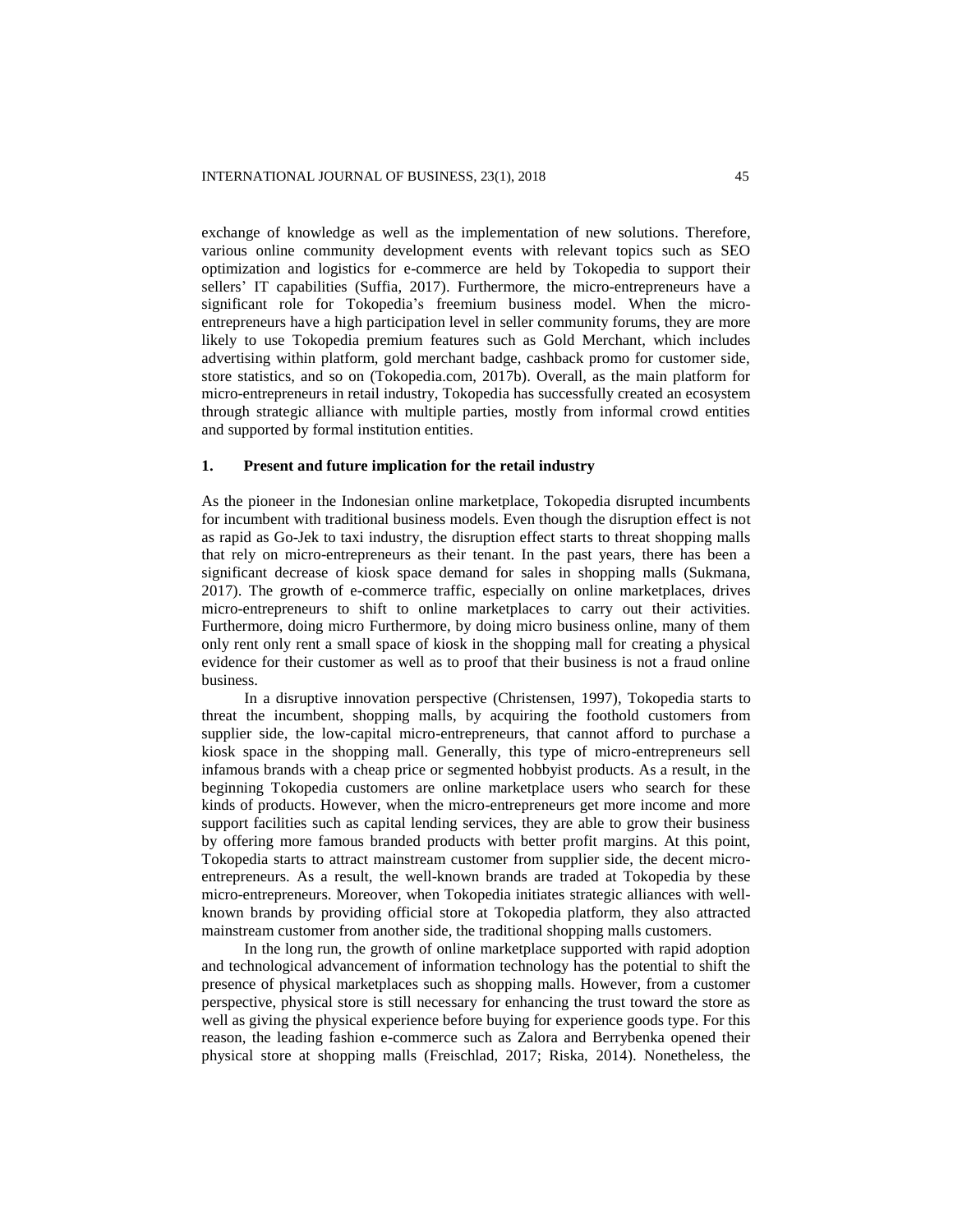emerging online marketplace growth showed by Tokopedia needs to receive full attention from traditional physical store players.

## **IV. IMPLICATIONS FOR THEORY AND ANALYSIS**

The two cases of strategic alliances conducted by two high-growth MSP presented above show that beside internal resources, external resources have a prominent role in determining the growth of MSP firms. Resource-Based theory explains why the firms perform differently by the premise of heterogeneity of resources (Barney, 1991; Wernerfelt, 1984). The entrepreneurship literatures have examined the resource-linking logic that explains about the source of the survival and growth of the new firms comes from their partner resources (Baum *et al*., 2000; Schoonhoven, and Eisenhardt, 1996). This is consistent with the growth of resource-dependence theory that emphasizes the opportunity of having complementary resources (Pfeffer and Salancik, 1978). The external resources and internal resources play different roles for the firm performance (Capron and Mitchell, 2009). The internal resources take the role of capability development and value capture (Helfat, 1994). On the other hand, external resources take the role of exploration and capability extension (Karim and Mitchell, 2000). The resource reconfiguration of Go-Jek and Tokopedia is presented in Table 3 and Table 4 by adapting Rindova *et al*.'s (2016) work.

In the platform-mediated networks context, the valuable resource is not only internal resource that is fully controlled by the firm but also external resources such as platform complementors or supplier side including their indirect network effect (Eisenmann *et al*., 2011). Hence, the dynamic capabilities for MSP firms need to include both internal and external capabilities to achieve longer competitive advantage. The process to tap the complementor innovation and the supplier is considered as one of the sensing element for market and technological opportunities (Teece, 2007). In this matter, the economic scale and scope depend on the contractual access (Teece, 1980). Therefore, the enterprise boundary has been softened in this setting.

The dynamic capabilities of the firm do not only lay on the internal organization but also lay on the inter-organizational relationship. The latter one might be more relevant when firms adopt open innovation (Chesbrough, 2003). In this setting, the external partners can range from individuals to collaborate with institutions as long as they contribute to the platform ecosystem innovation. Hence, in the seizing stage, selecting enterprise boundaries to manage complementors and control the platform is one of the most prominent strategic decision skills or execution. The activities range from calibrating asset specificity, controlling bottleneck assets, assessing appropriability, recognizing, managing, and capturing co-specialization economies. The co-specialization itself becomes the main capability in combination and reconfiguration stage for the platform setting.

The strategic alliances within MSP firms also have implications for the disruptive innovation theory. The growth of scope and scale showed by Go-Jek and Tokopedia enabled the MSP firms to acquire mainstream customer by using foothold customers as a stepping stone. In disruptive innovation theory, the disruptors start to threat the incumbents by penetrating the foothold market (Schmidt, and Druehl, 2008; Christensen, 1997). The foothold market itself can be either a low-end market that serves overshoot customer segments or a new-market segment that serves different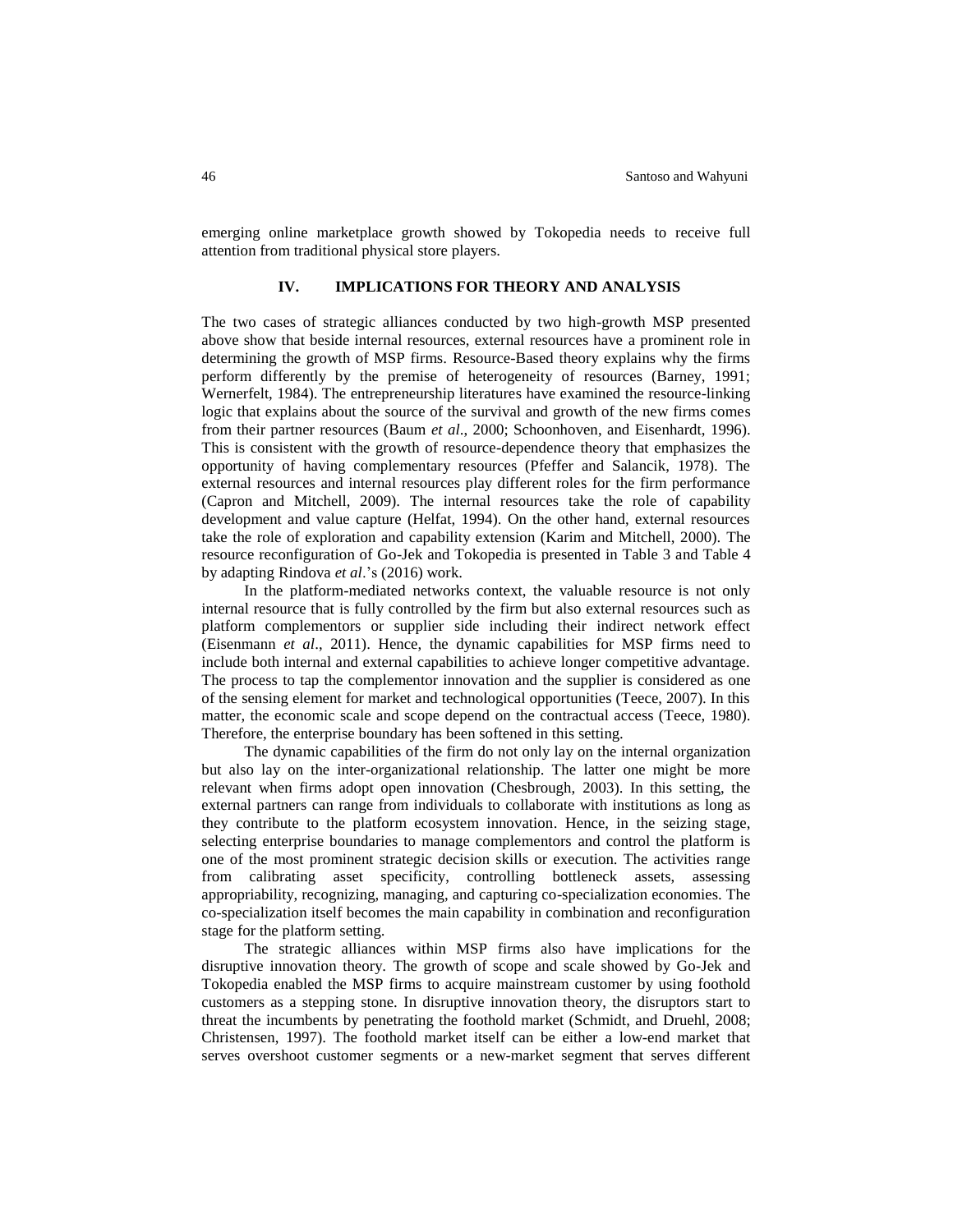value network for the incumbent. Integration capabilities strengthen the core competence by integrating internal resources with external resources that are categorized as platform complementors (Rindova *et al*., 2012). This integration can improve the performance attribute of the inferior platform services to more acceptable levels over time. When the time comes, the incumbents will have difficulties to counter the disruptors since industry platform disruption process includes a much broader supply side compared to the traditional incumbents that usually only includes an internal platform. Therefore, low-end disruptive innovation trajectories may happen with this process.

# **V. CONCLUSIONS AND FURTHER RESEARCH**

The MSP strategies as well as the two empirical cases discussed in this article cover business models, network effects, platform envelopment, and growth strategies. Previous strategic alliances studies include strategic alliances with suppliers and customers, effect of IT capabilities in strategic alliances, alliances portfolio creation and firm innovativeness, strategic alliances in small business perspective, and franchise. Based on the literatures discussed, there are several gaps remain to be explored such as the effects of business model type to strategic alliances performance, the development of MSP user capability through strategic alliance, and also the maintenance of alliances for MSP users to embrace the platform competition.

From the above discussion, we may also conclude that to have a successful strategic alliance with platform users in MSP context, the MSP firm should pay attention to IT capabilities of platform members, the interdependence between MSP firms and their members, platform members' social network ties, and also generalized "franchising" systems that can be used by the platform members. The result of a successful implementation of strategic alliances within MSP firms' context has the potential to disrupt the incumbent firms with traditional business models.

# **REFERENCES**

- Agung, B., 2017, "Induk Usaha JD.id Gelontorkan Jutaan Dolar ke Tokopedia?" [online] CNN Indonesia. Available at: https://www.cnnindonesia.com/ teknologi/20170503114153-185-211861/induk-usaha-jdid-gelontorkan-jutaandolar-ke-tokopedia/ [Accessed 17 Nov. 2017].
- Alstyne, V.M.W., G.G. Parker, and S.P. Choudary, 2016, "Pipelines, Platforms, and the New Rules of Strategy." *Harvard Business Review*, 94(4), 54-62.
- Anestia, C., 2015, "Dukung UKM, Tokopedia Gelar Kampanye `Ciptakan Peluangmu." [online] liputan6.com. Available at: http://tekno.liputan6.com/read/2295560/ dukung-ukm-tokopedia-gelar-kampanye-ciptakan-peluangmu [Accessed 17 Nov. 2017].
- Antony, N., 2016, "Dari Sistem hingga Tarif, Begini 7 Tuntutan Driver Go-Jek ke Perusahaan." [online] detiknews. Available at: https://news.detik.com/berita/d-3311971/dari-sistem-hingga-tarif-begini-7-tuntutan-driver-go-jek-ke-perusahaan [Accessed 15 Nov. 2017].
- Arifin, C., 2017, "Kiriman Paket Go-Send Sekarang Bisa Diterima di Hari yang Sama." [online] Tribunnews.com. Available at: http://www.tribunnews.com/techno/2017/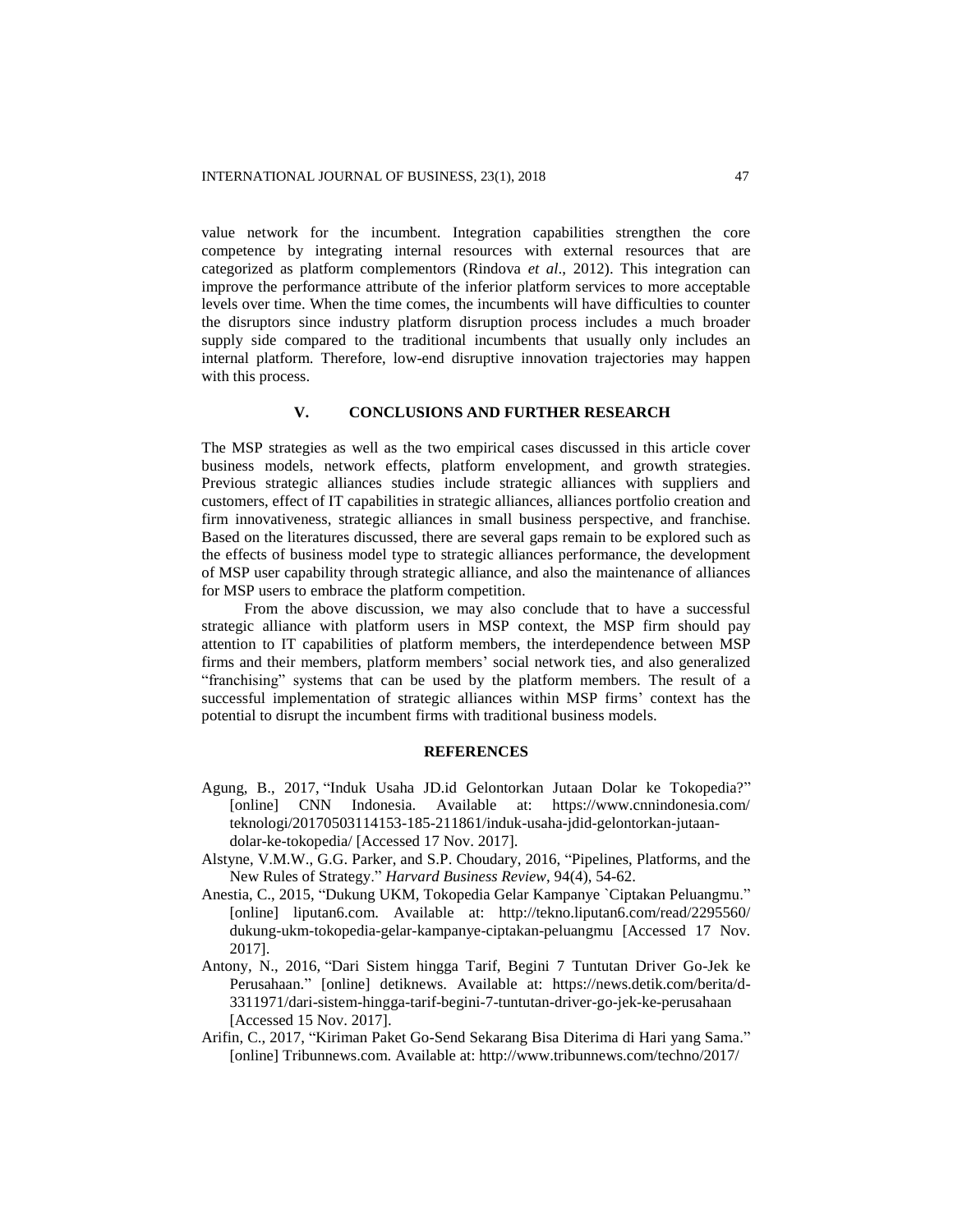01/18/kiriman-go-send-sekarang-bisa-diterima-di-hari-yang-sama [Accessed 15 Nov. 2017].

- Barney, J. 1991, "Firm Resources and Sustained Competitive Advantage." *Journal of Management*, 17(1), 99-120.
- Barney, J.B., 1986, "Strategic Factor Markets: Expectations, Luck, and Business Strategy." *Management Science*, 32(10), 1231-1241.
- Baum, J.A., T. Calabrese, and B.S. Silverman, 2000, "Don't Go It Alone: Alliance Network Composition and Startups' Performance in Canadian Biotechnology." *Strategic Management Journal*, 267-294.
- Bernoff, J., and C. Li, 2008, "Harnessing the Power of the Oh-so-social Web", *MIT Sloan Management review*, 49(3), 36-42.
- Blue Bird Group, 2016, "Blue Bird Group Annual Report 201*6."* Retrieved from: http://www.bluebirdgroup.com/wp-content/uploads/2015/10/AR-2016-PT-Blue-Bird-e-reporting1.pdf
- Caillaud, B., and B. Jullien, 2003, "Chicken, and Egg: Competition among Intermediation Service Providers." *RAND Journal of Economics*, 309-328.
- Campbell-Kelly, M., D. Garcia-Swartz, R. Lam, and Y. Yang, 2015, "Economic and Business Perspectives on Smartphones as Multi-sided Platforms." *Telecommunications Policy*, 39(8), 717-734.
- Capron, L., and W. Mitchell, 2009. "Selection Capability: How Capability Gaps and Internal Social Frictions Affect Internal and External Strategic Renewal." *Organization Science*, 20(2), 294-312.
- Crunchbase, 2017, "GO-JEK." [online] Available at: https://www.crunchbase.com/ organization/go-jek [Accessed 17 Nov. 2017].
- Chesbrough, H., 2003, "The Logic of Open Innovation: Managing Intellectual Property." *California Management Review*, 45(3), 33-58.
- Christensen, C.M., 1997, "The Innovator's Dilemma: When New Technologies Cause Great Firms to Fail." *Harvard Business Press: Boston, MA.*
- Combs, J.G., D.J. Ketchen, C.L. Shook, and J.C. Short, 2011, "Antecedents and Consequences of Franchising: Past Accomplishments and Future Challenges." *Journal of Management*, 37(1), 99-126.
- DeSarbo, W.S., A.D.C. Benedetto, and I. Sinha, 2005, "Revisiting the Miles and Snow Strategic Framework: Uncovering Interrelationships between Strategic types, Capabilities, Environmental Uncertainty, and Firm Performance." *Strategic Management Journal*, 26(1), 47-74.
- Dierickx, I., and K. Cool, 1989, "Asset Stock Accumulation and Sustainability of Competitive Advantage." *Management Science*, 35(12), 1504-1511.
- Eisenmann, T., G. Parker, and V.M.W. Alstyne, 2011, "Platform Envelopment." *Strat. Mgmt. J.,* 32, 1270-1285.
- Eisenmann, T.R., 2006, "Internet Companies' Growth Strategies: Determinants of Investment Intensity and Long-term Performance." *Strategic Management Journal*, 27(12), 1183-1204.
- Eisenmann, T., G. Parker, and V.M.W. Alstyne, 2006, "Strategies for Two-sided Markets." *Harvard Business Review*, 84(10), 92-101.
- Evans, D.S., 2003, "Some Empirical Aspects of Multi-sided Platform Industries." *Review of Network Economics*, 2(3), 191-209.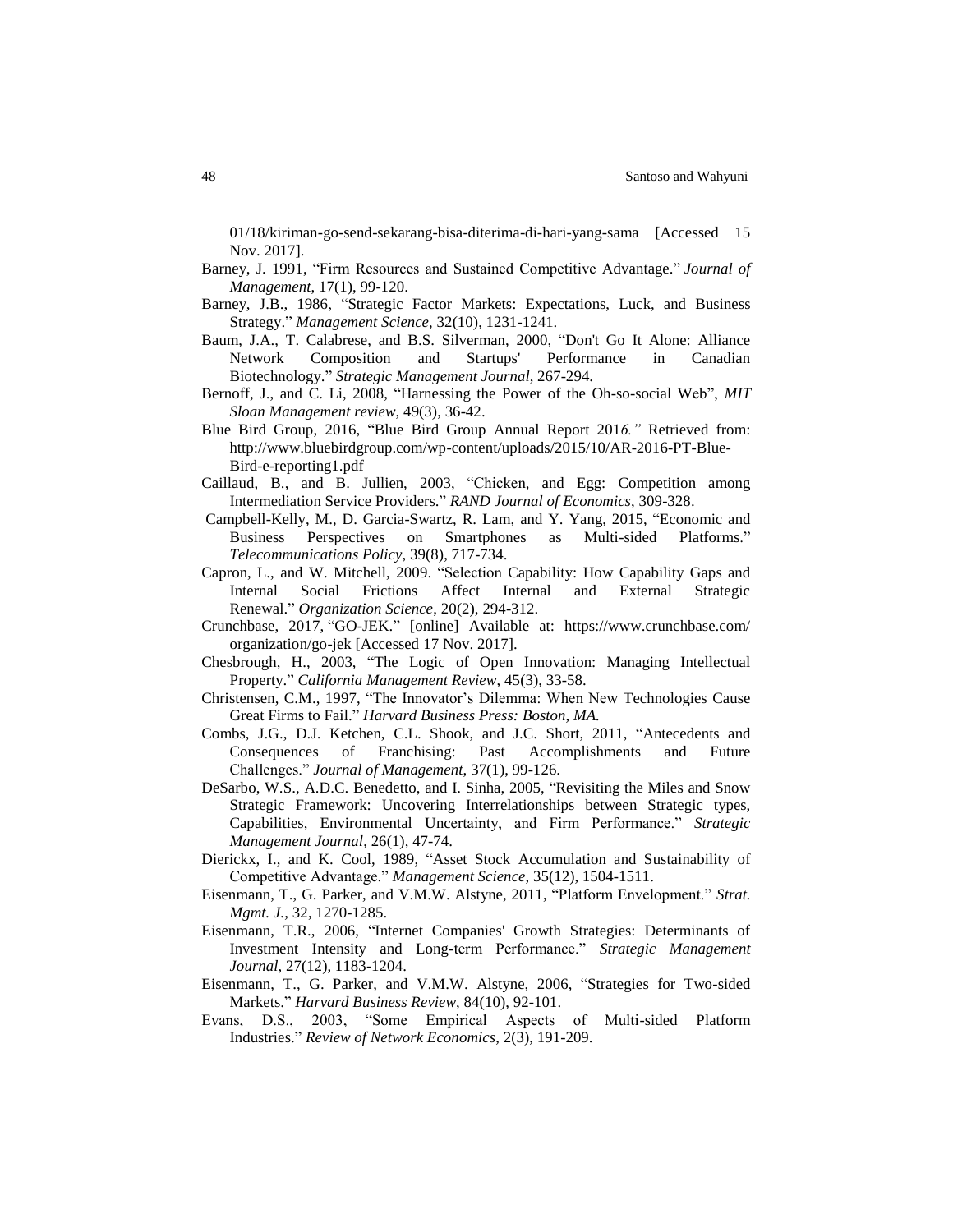- Fauzi, A., 2017, "Taksi BlueBird Gandeng GO-JEK luncurkan GO-BLUEBIRD." [online] KOMPAS.com. Available at: http://bisniskeuangan.kompas.com/read/ 2017/03/30/125139626/taksi.bluebird.gandeng.go-jek.luncurkan.go-bluebird [Accessed 15 Nov. 2017].
- Freischlad, N., 2017, "Berrybenka CEO on Why He's Opening Offline Stores." [online] Techinasia.com. Available at: https://www.techinasia.com/why-berrybenka-opensoffline-stores [Accessed 17 Nov. 2017].
- Freischlad, N., 2016, "Why Foodpanda and OpenRice Are Losing Their Appetite for Indonesia." [online] Techinasia.com. Available at: https://www.techinasia.com/ foodpanda-openrice-losing-appetite-indonesia [Accessed 15 Nov. 2017].
- Gawer, A., and M.A. Cusumano, 2008, "How Companies Become Platform Leaders." *MIT Sloan Management Review*, 49(2), 28-35.
- Go-jek.com., 2017, "GO-JEK Indonesia | Laris Manis Bersama GO-JEK." [online] Available at: https://www.go-jek.com/larismanis/ [Accessed 17 Nov. 2017].
- Golonka, M., 2015, "Proactive Cooperation with Strangers: Enhancing Complexity of the ICT Firms' Alliance Portfolio and Their Innovativeness." *European Management Journal*, 33(3), 168-178.
- Hagiu, A., and J. Wright, 2015, "Multi-sided Platforms." *International Journal of Industrial Organization*, 43, 162-174.
- Hagiu, A., and J. Wright, 2014, "Marketplace or Reseller?" *Management Science*, 61(1), 184-203.
- Hagiu, A. and J. Wright (2013) "Do You Really Want to Be an eBay?" Harvard Business Review, 91 (3), 102–108.
- Hanum, A., 2016, "Tokopedia Berikan Pinjaman Modal Para Merchant." [online] Bisnis.com. Available at: http://entrepreneur.bisnis.com/read/20160614/263/ 557356/tokopedia-berikan-pinjaman-modal-para-merchant [Accessed 17 Nov. 2017].
- Heber, A., 2017, "An Indonesian on-demand motorcycle taxi startup is trying to hire 16,000 drivers in four days." [online] Business Insider Australia. Available at: https://www.businessinsider.com.au/an-indonesian-on-demand-motorcycle-taxistartup-is-trying-to-hire-16000-drivers-in-four-days-2015-8 [Accessed 15 Nov. 2017].
- Helfat, C. E., 1994, "Firm-specificity in Corporate Applied R&D." *Organization Science*, 5(2), 173-184.
- Hutabarat, L., 2015, "Begini Hitung-hitungan Pendapatan Driver Gojek." [online] News.metrotvnews.com. Available at: http://news.metrotvnews.com/read/ 2015/06/30/141851/begini-hitung-hitungan-pendapatan-driver-gojek [Accessed 15 Nov. 2017].
- Kasali, R., 2016, "OPINI: Ekonomi Indonesia Hadapi Lawan-Lawan Tak Kelihatan." [online] liputan6.com. Available at: http://bisnis.liputan6.com/read/2688829/opiniekonomi-indonesia-hadapi-lawan-lawan-tak-kelihatan [Accessed 17 Nov. 2017].
- Karim, S., and W. Mitchell, 2000, "Path-dependent and Path-breaking Change: Reconfiguring Business Resources Following Acquisitions in the US Medical Sector." 1978-1995. *Strategic Management Journal*, 21(10-11), 1061-1081.
- KOMPAS.com. 2017, "Bayar Pajak Bumi dan Bangunan Pun Sekarang Bisa Dimulai dari Tokopedia." [online] Available at: http://biz.kompas.com/read/2017/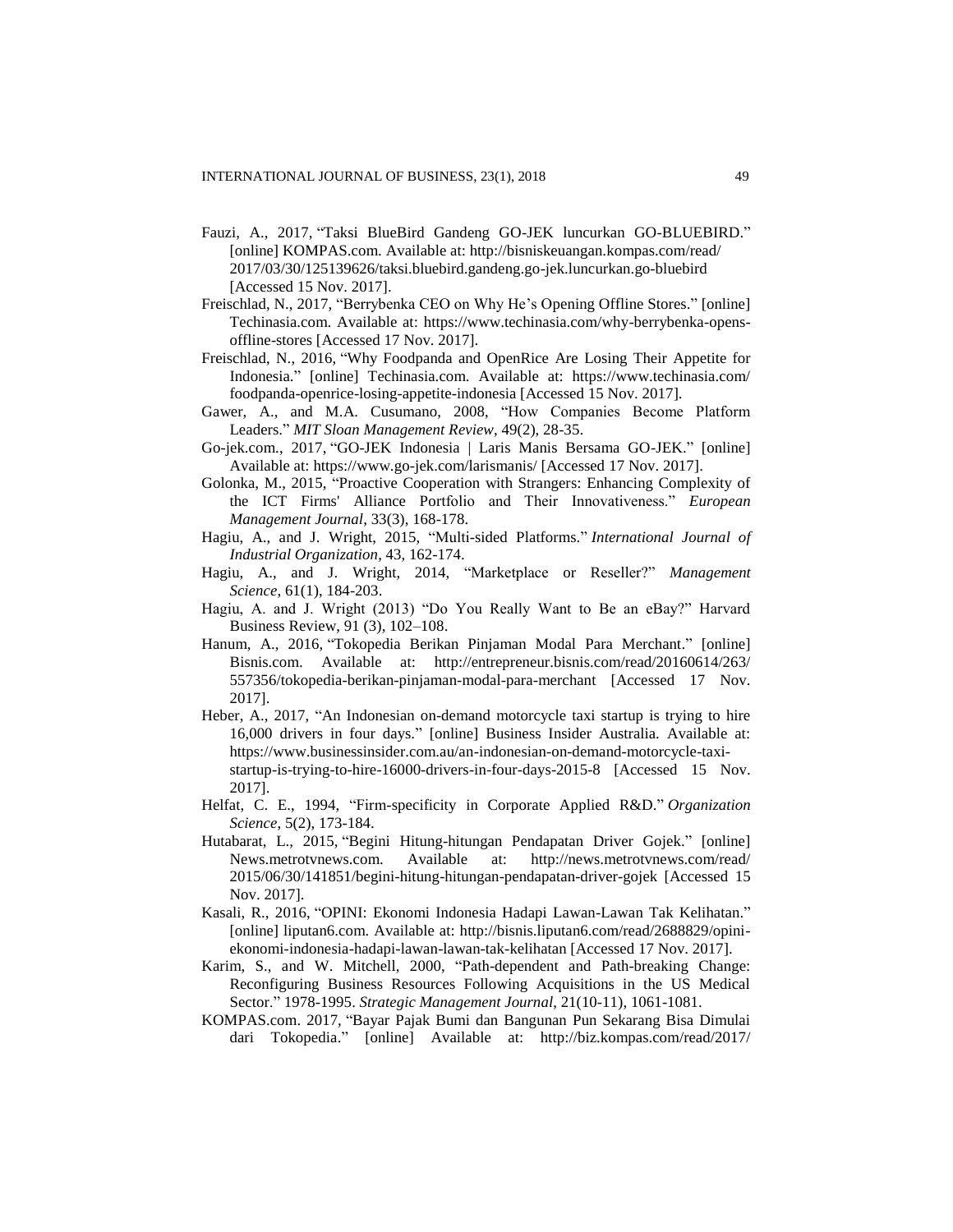10/31/104432428/bayar-pajak-bumi-dan-bangunan-pun-sekarang-bisa-dimulaidari-tokopedia [Accessed 17 Nov. 2017].

- Krazit, T., 2008, "Apple Unveils iPhone 2, both the Phone and the Business." CNET News. June 9.
- Liebowitz, S., and S. Margolis, 2001, "Network Effects and the Microsoft Case." *Dynamic Competition and Public Policy: Technology, Innovation, and Antitrust Issues.* Cambridge: Cambridge University Press, 160-192.
- Lioukas, C. S., J. J. Reuer, and M. Zollo, 2016, "Effects of Information Technology Capabilities on Strategic Alliances: Implications for the Resource-based View." *Journal of Management Studies*, 53(2), 161–183.
- Meodia, A., 2016, "Tokopedia bantu pebisnis online lewat modal pinjaman." [online] Antara News. Available at: https://www.antaranews.com/berita/567108/tokopediabantu-pebisnis-online-lewat-modal-pinjaman [Accessed 17 Nov. 2017].
- Moore, B., 2017, "A recent history of the Indonesian e-commerce industry: an insider's account." *Digital Indonesia: Connectivity and Divergence*. Singapore: ISEAS – Yusof Ishak Institute, 256-274.
- Mossberg, W., 2010, "Learning About Everything Under The 'Cloud'." [online] WSJ. Available at: https://www.wsj.com/articles/SB10001424052748703961104575226 194192477512 [Accessed 17 Nov. 2017].
- Oestreicher-Singer, G., and L. Zalmanson, 2013, "Content or Community? A Digital Business Strategy for Content Providers in the Social Age." *MIS Quarterly*, 37(2), 591-616.
- Parker, G.G., and V.M.W. Alstyne, 2005, "Two-sided Network Effects: A Theory of Information Product Design." *Management Science*, 51(10), 1494-1504.
- Peteraf, M. A., and M. E. Bergen, 2003, "Scanning Dynamic Competitive Landscapes: A Market-based and Resource-based Framework." *Strategic Management Journal*, 24(10), 1027-1041.
- Pfeffer, J., and R. Gerald, Salancik, 1978, "The External Control of Organizations: A Resource Dependence Perspective." *New York: Harper and Row Publishers*
- Preece, J., and B. Shneiderman, 2009, "The Reader-to-leader Framework: Motivating Technology-mediated Social Participation." *AIS Transactions on Human-Computer Interaction*, 1(1), 13-32.
- Primadhyta, S., 2016, "Perusahaan Logistik Desak Pemerintah Tertibkan Gojek dan Grab." [online] CNN Indonesia. Available at: https://www.cnnindonesia.com/ ekonomi/20160321153228-92-118804/perusahaan-logistik-desak-pemerintahtertibkan-gojek-dan-grab/ [Accessed 17 Nov. 2017].
- Primaldhi, A. (2017). "Hasil Riset Manfaat Sosial Aplikasi on Demand: Studi Kasus GO-JEK Indonesia." *Jakarta: Puskakom UI.*
- Raharso, A.P., and S.K. Sia, 2017, "Go-Jek in Indonesia: Seizing Digital Opportunities at the Bottom of the Pyramid." *HBS No. NTU131*. Boston, MA: Harvard Business School Publishing, 1-18.
- Rindova, V.P., L.L. Martins, L.L., A. Yeow, 2016, "The hare and the fast tortoise: Dynamic resource reconfiguration and the pursuit of new growth opportunities by Yahoo and Google (1995–2007)." *Folta TB, Helfat CE, Karim S, eds. Advances in Strategic Management, Resource Redeployment and Corporate Strategy*, Vol. 35. Bingley: Emerald Group Publishing, 253–284.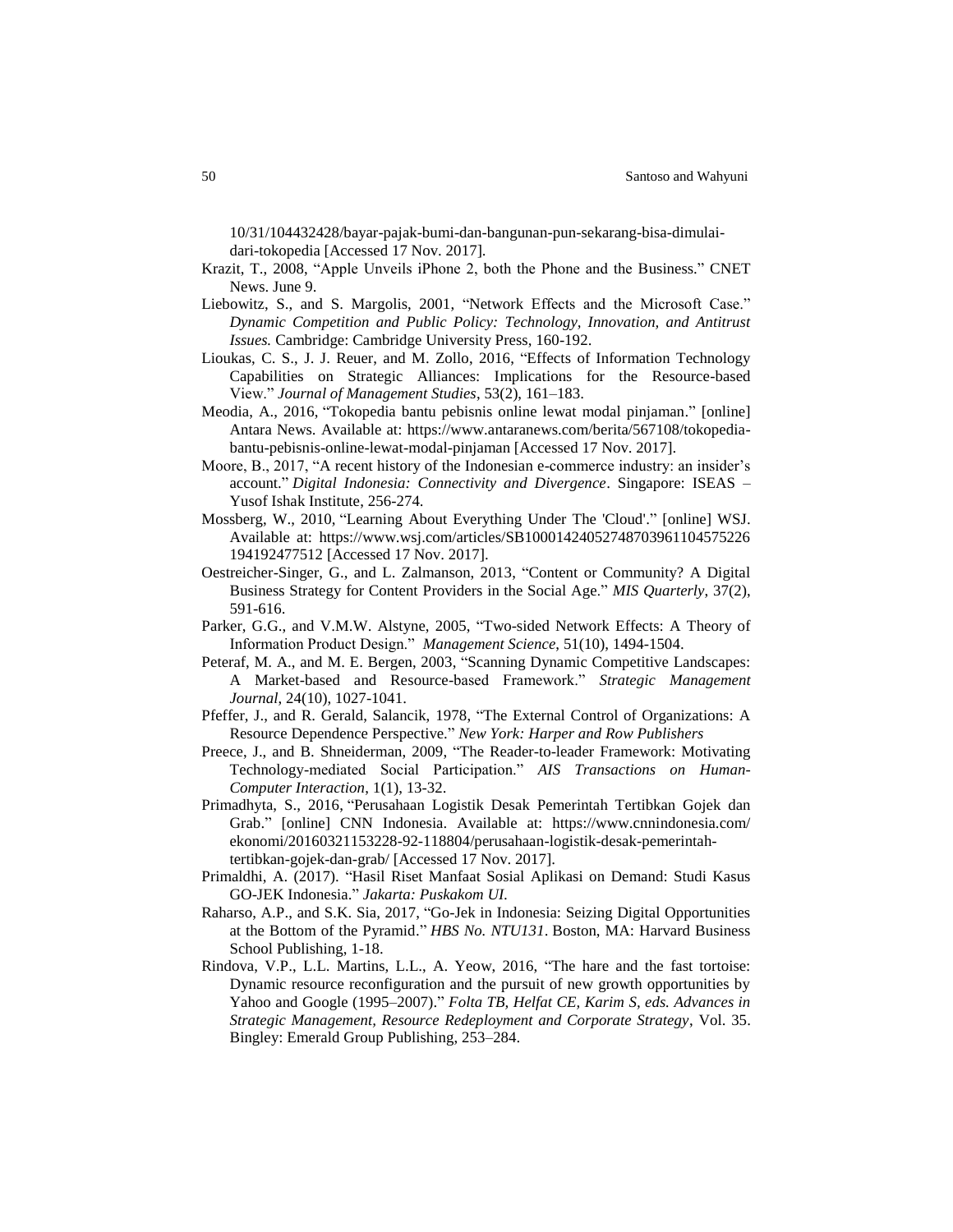- Riska, M., 2014, "Zalora buka gerai fisik di Kota Kasablanka." [online] kontan.co.id. Available at: http://industri.kontan.co.id/news/zalora-buka-gerai-fisik-di-kotakasablanka [Accessed 17 Nov. 2017].
- Rochet, J.C., and J. Tirole, 2003, "Platform Competition in Two-sided Markets." *Journal of the European Economic Association*, 1(4), 990-1029.
- Santoso, A. S., and Erdaka, A., 2015, "Customer Loyalty in Collaborative Consumption Model: Empirical Study of CRM for Product-Service System-Based e-Commerce in Indonesia." *Procedia Computer Science*, *72*, 543-551.
- Schmidt, G.M., and C.T. Druehl, 2008, "When is a Disruptive Innovation Disruptive?" *Journal of Product Innovation Management*, 25(4), 347-369.
- Schoonhoven, C.B., and K.M. Eisenhardt, 1996, "Effects of Founding." *Strategic Integration*, 3, 365-400.
- Shapiro, C., H.R. Varian, and W.E. Becker, 1999, "Information Rules: A Strategic Guide to the Network Economy." *Journal of Economic Education*, 30, 189-190.
- Siew-Phaik L.G., A. Downe, and M. Sambasivan, 2013, "Strategic Alliances with Suppliers and Customers in a Manufacturing Supply Chain: From a Manufacturer's Perspective." *Asia-Pacific Journal of Business Administration*, *5*(3), 192-214.
- Sirmon, D.G., M.A. Hitt, R.D. Ireland, and B.A. Gilbert, 2011, "Resource Orchestration to Create Competitive Advantage: Breadth, Depth, and Life Cycle Effects. Journal of Management." 37(5): 1390-1412.
- Street, C.T., and A.F. Cameron, 2007, "External Relationships and the Small Business: A Review of Small Business Alliance and Network Research." *Journal of Small Business Management*, 45(2), 239-266.
- Suffia, S., 2017, "NoBar Online Mei: Optimalkan Pencarian Nama Produkmu dengan Belajar SEO (Search Engine Optimization)." [online] Seller Tokopedia. Available at: https://seller.tokopedia.com/2017/05/24/nobar-online-mei-optimalkan-pencarian -nama-produkmu-dengan-belajar-seo-search-engine-optimization/ [Accessed 17 Nov. 2017].
- Sugianto, D., 2016, "CEO Go-Jek Berbagi 3 Tips Rayu Perbankan: Okezone Economy." [online] https://economy.okezone.com/. Available at: https://economy. okezone.com/read/2016/08/30/320/1476903/ceo-go-jek-berbagi-3-tips-rayuperbankan [Accessed 15 Nov. 2017].
- Sukoco, B.M., 2016, "The Effects of Convergence and Divergence Alliance Portfolio on Firm Performance." *International Journal of Business*, 21(2), 112-131.
- Sukoco, B.M., 2015, "Interrelatedness, Interdependencies, and Domain Learning in Alliance Portfolios." *International Journal of Business*, 20(2), 160-177.
- Sukmana, Y., 2017, "Pengunjung Sepi, Pedagang Mangga Dua Mall Keluhkan Toko Online." [online] KOMPAS.com. Available at: http://ekonomi.kompas.com/ read/2017/09/16/164412926/pengunjung-sepi-pedagang-mangga-dua-mallkeluhkan-toko-online [Accessed 17 Nov. 2017].
- Teece, D.J., 2007, "Explicating Dynamic Capabilities: The Nature and Microfoundations of (Sustainable) Enterprise Performance." *Strategic Management Journal*, 28(13), 1319-1350.
- Teece, D. J., 1980, "Economies of Scope and the Scope of the Enterprise." *Journal of Economic Behavior, and Organization*, 1(3), 223-247.
- Todeva, E., and D. Knoke, 2005, "Strategic Alliances and Models of Collaboration." *Management Decision*, 43(1), 123-148.